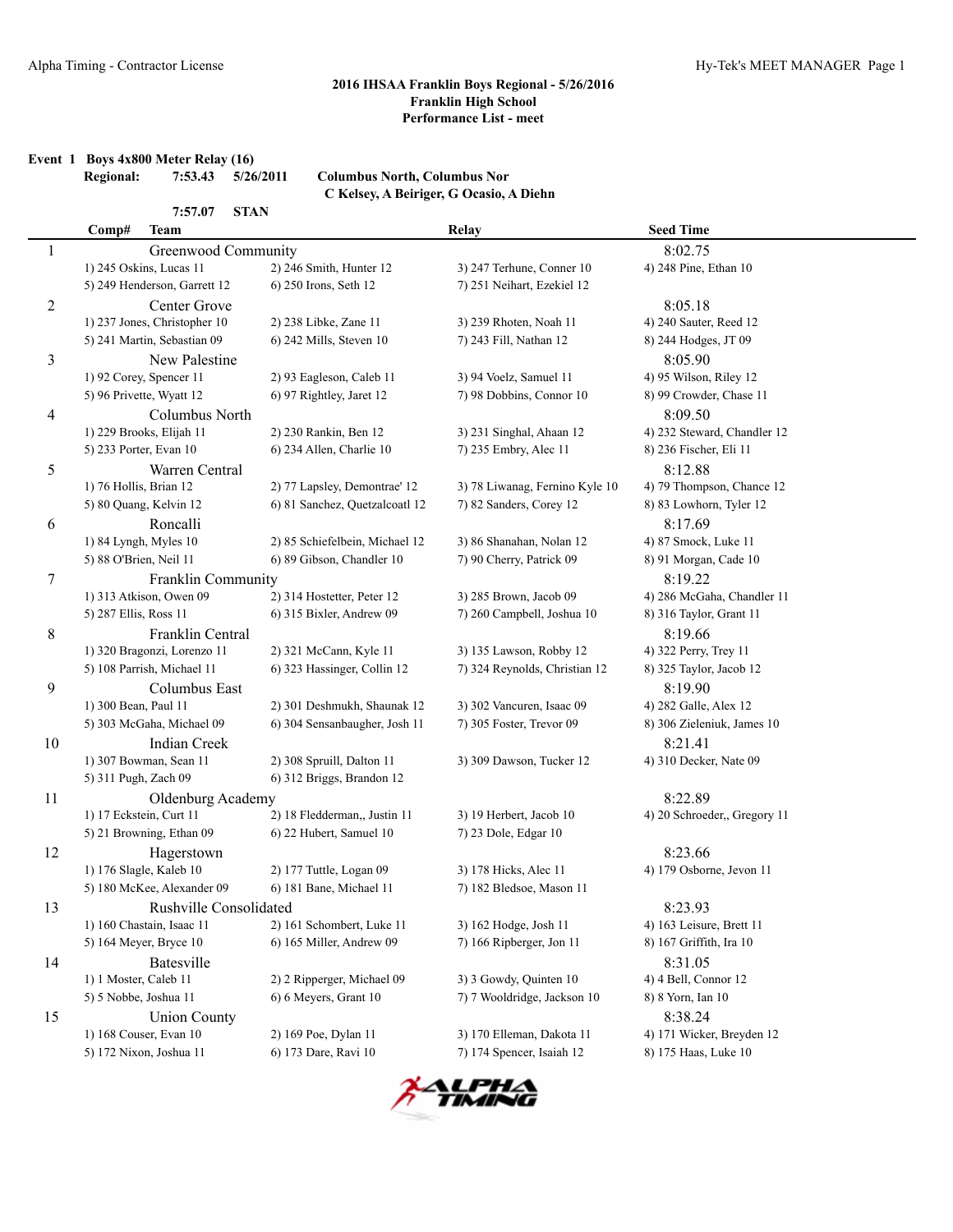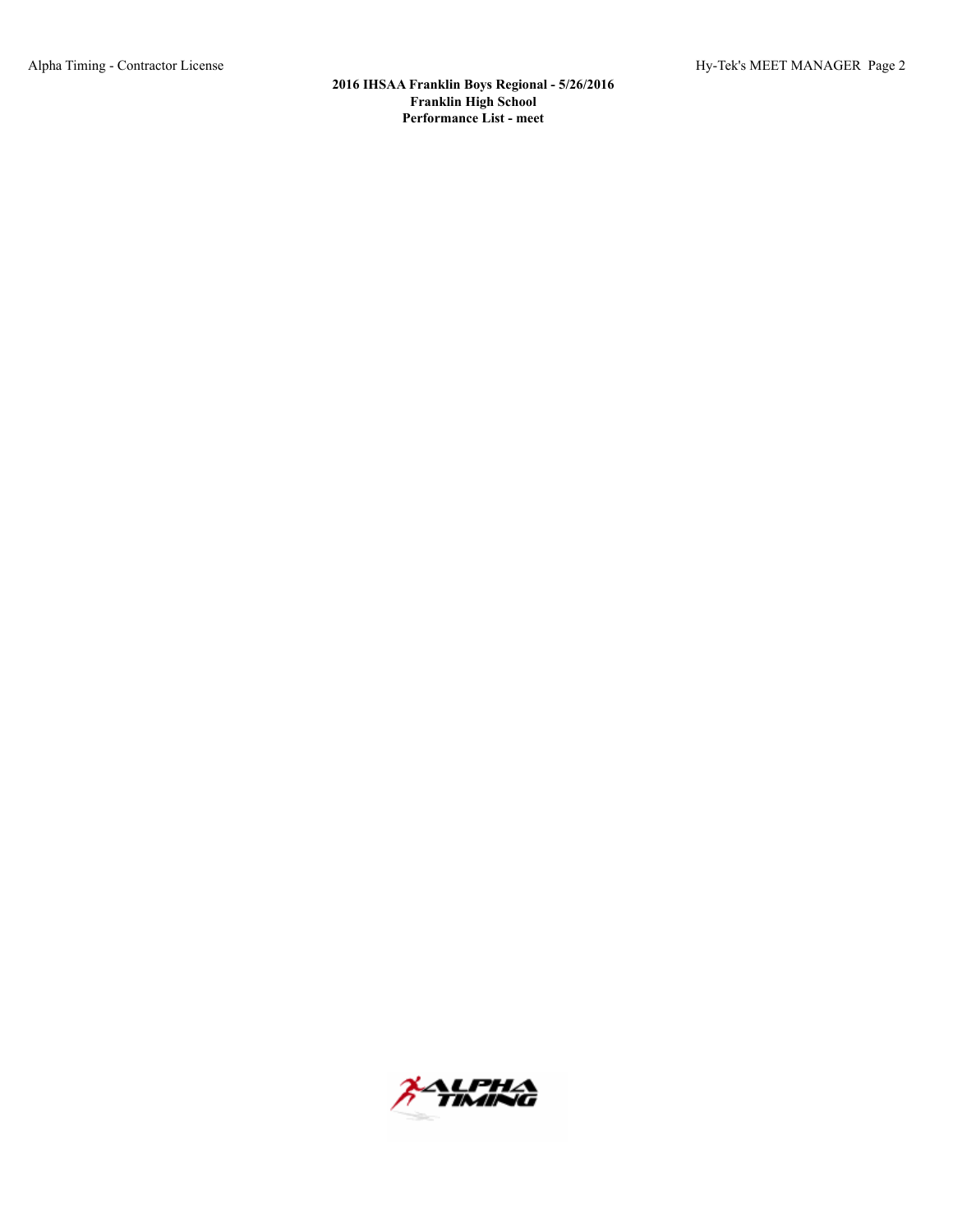| Event 1  (Boys 4x800 Meter Relay (16)) |  |  |  |  |  |
|----------------------------------------|--|--|--|--|--|
|----------------------------------------|--|--|--|--|--|

| Team<br>Comp#         | .                        | Relay                       | <b>Seed Time</b>      |
|-----------------------|--------------------------|-----------------------------|-----------------------|
| Greensburg            |                          |                             | 8:39.19               |
| 1) 9 Back, Michael 12 | 2) 10 McClintic, Reid 11 | 3) 11 Johnson, Kevin 11     | 4) 12 Moore, Louis 11 |
| 5) 13 Brown, Dylan 09 | 6) 14 Barber, Dylan 11   | 7) 15 Hasselbring, Jared 11 | 8) 16 Newhart, Ben 12 |

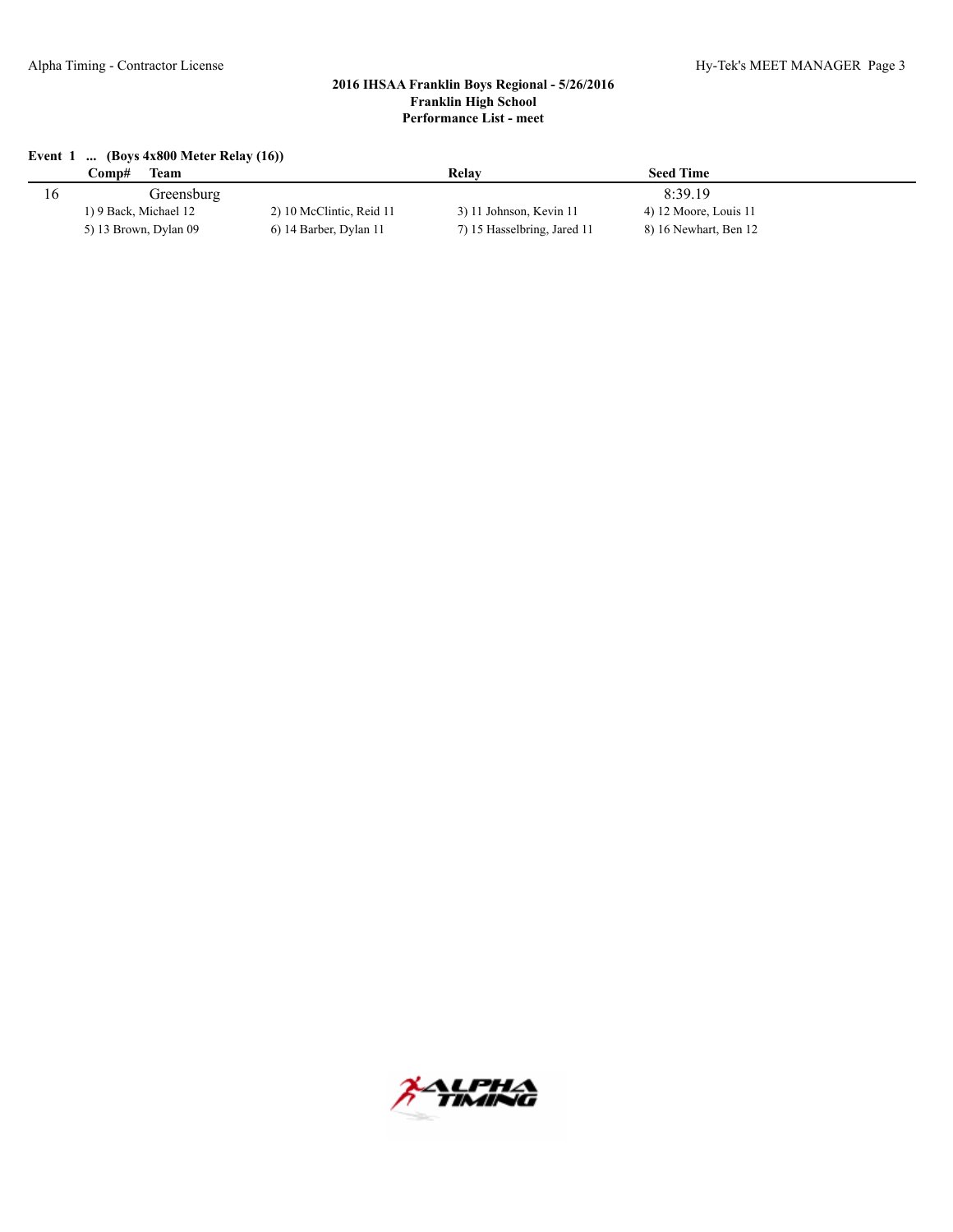|    |                  | Event 2 Boys 100 Meter Dash (16) Prelims |                              |                       |                  |             |
|----|------------------|------------------------------------------|------------------------------|-----------------------|------------------|-------------|
|    | <b>Regional:</b> | 10.63<br>2006                            | Devin Pipkin, Warren Central |                       |                  |             |
|    |                  | <b>STAN</b><br>11.11                     |                              |                       |                  |             |
|    | Comp#            | Name                                     |                              | <b>Year School</b>    | <b>Seed Time</b> |             |
|    | 101              | DeRidder, Andrew                         |                              | 12 Franklin Central   | 10.76            | <b>STAN</b> |
| 2  | 102              | Walden, Brady                            |                              | 11 New Palestine      | 10.94            | <b>STAN</b> |
| 3  | 183              | Claiborne, Jawuan                        |                              | 11 Richmond           | 10.96            | <b>STAN</b> |
| 4  | 254              | Mason, Grant                             |                              | 11 Center Grove       | 10.98            | <b>STAN</b> |
| 5  | 253              | Burton, Mitchell                         |                              | Columbus North        | 11.03            | <b>STAN</b> |
| 6  | 100              | Patterson, Brandon                       |                              | Whiteland Co          | 11.06            | <b>STAN</b> |
| 7  | 252              | Murr, Travis                             |                              | 11 Franklin Community | 11.14            |             |
| 8  | 137              | Cloud, Shaw                              | 12                           | Whiteland Co.         | 11.17            |             |
| 9  | 127              | Padgett, Travon                          |                              | Franklin Central      | 11.21            |             |
| 10 | 271              | McCoy, Titus                             |                              | Center Grove          | 11.25            |             |
| 11 | 270              | Mitchell, Kolby                          |                              | 10 Columbus East      | 11.27            |             |
| 12 | 27               | Orschell, Mitchell                       |                              | 10 Franklin County    | 11.42            |             |
| 13 | 185              | Bentley, Isaac                           |                              | 11 Union County       | 11.44            |             |
| 14 | 184              | Valentine, Trevor                        |                              | 10 Rushville          | 11.47            |             |
| 15 | 29               | Allen, Damon                             |                              | South Decatur         | 11.62            |             |
| 16 | 28               | Ruble, Devin                             |                              | 12 Greensburg         | 11.63            |             |

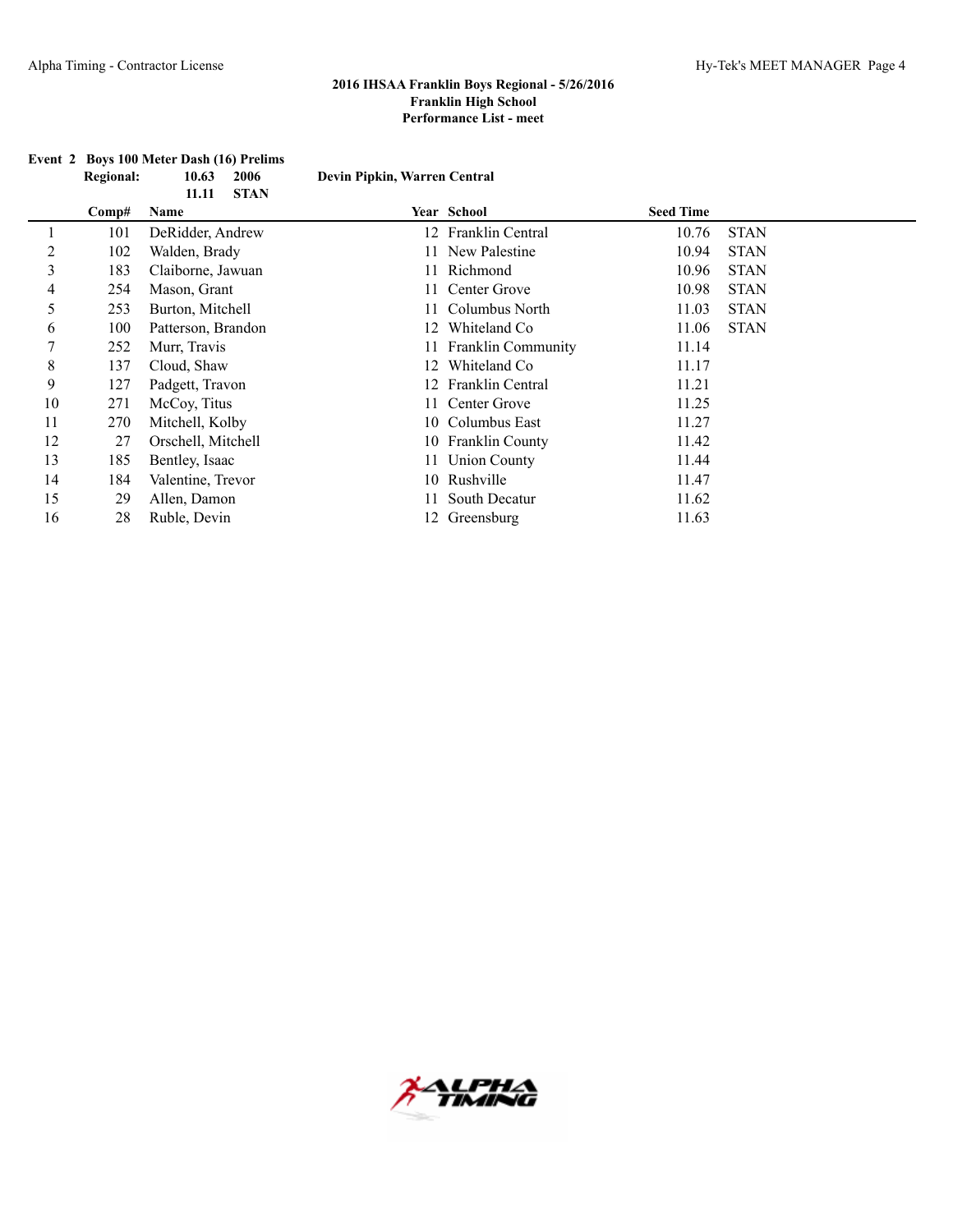|    | <b>Regional:</b> | 14.01<br>2013        | <b>Justin Veteto, Center Grove</b> |                       |                  |             |
|----|------------------|----------------------|------------------------------------|-----------------------|------------------|-------------|
|    |                  | 14.87<br><b>STAN</b> |                                    |                       |                  |             |
|    | Comp#            | Name                 |                                    | Year School           | <b>Seed Time</b> |             |
|    | 103              | French, De'Shaun     |                                    | 12 Shelbyville        | 14.30            | <b>STAN</b> |
| 2  | 105              | Wilkins, Raekwon     |                                    | Franklin Central      | 14.59            | <b>STAN</b> |
| 3  | 255              | Barnett, Samuel      |                                    | 11 Franklin Community | 14.95            |             |
| 4  | 256              | Perry, Triston       |                                    | Columbus North        | 15.04            |             |
| 5  | 257              | Goines, Christian    |                                    | Center Grove          | 15.13            |             |
| 6  | 24               | Wagner, Garrett      |                                    | 10 Batesville         | 15.30            |             |
| 7  | 279              | Ables, Bryce         |                                    | 12 Columbus North     | 15.54            |             |
| 8  | 26               | Parris, Mason        |                                    | 10 Lawrenceburg       | 15.55            |             |
| 9  | 104              | Hankins, Dillon      | 12                                 | Morristown            | 15.67            |             |
| 10 | 358              | Patton, Nick         | 09                                 | Greenwood Co          | 15.75            |             |
| 11 | 128              | Quarles, Malachi     | 09                                 | Franklin Central      | 15.92            |             |
| 12 | 339              | Oskins, Satchel      |                                    | 11 Scecina            | 15.98            |             |
| 13 | 187              | Sheehan, Ike         |                                    | 11 Rushville          | 16.09            |             |
| 14 | 188              | Beasley, Justin      |                                    | 10 Union County       | 16.10            |             |
| 15 | 186              | Hilbert, Bryant      |                                    | 11 Cambridge City L   | 16.19            |             |
| 16 | 25               | Rosemeyer, Douglas   |                                    | 12 East Central       | 16.63            |             |

## **Event 3 Boys 110 Meter Hurdles (16) Prelims**

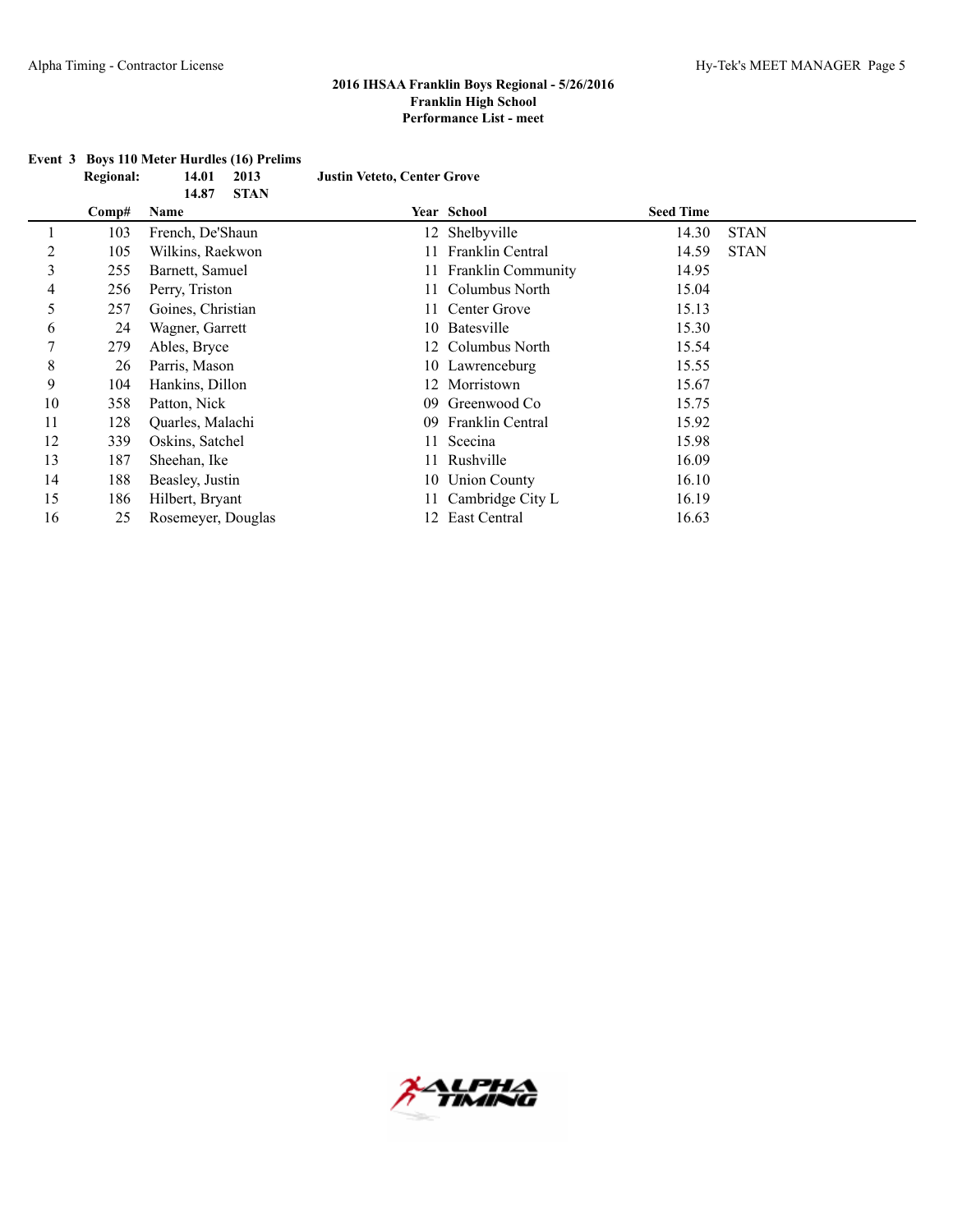|    | керинан. | 41.04<br>3/20/2011           | <b>INICK STORET, CERTET GTOVE</b> |                       |                  |             |
|----|----------|------------------------------|-----------------------------------|-----------------------|------------------|-------------|
|    | Comp#    | <b>STAN</b><br>22.34<br>Name |                                   | Year School           | <b>Seed Time</b> |             |
|    | 101      | DeRidder, Andrew             |                                   | 12 Franklin Central   | 21.97            | <b>STAN</b> |
| 2  | 254      | Mason, Grant                 |                                   | 11 Center Grove       | 22.32            | <b>STAN</b> |
| 3  | 106      | Ogega, Djimmon               |                                   | Whiteland Co          | 22.61            |             |
| 4  | 183      | Claiborne, Jawuan            |                                   | 11 Richmond           | 22.75            |             |
| 5  | 258      | O'Neal, Steven               |                                   | 12 Columbus East      | 22.76            |             |
| 6  | 259      | Yeast, Russ                  |                                   | Center Grove          | 22.76            |             |
| 7  | 107      | Ballinger, Walter            |                                   | Beech Grove           | 22.87            |             |
| 8  | 252      | Murr, Travis                 |                                   | 11 Franklin Community | 22.92            |             |
| 9  | 113      | Jackson, George              | 10.                               | Warren Central        | 22.97            |             |
| 10 | 190      | Yurack, Gunner               |                                   | 11 Rushville          | 23.07            |             |
| 11 | 54       | Moody, John                  |                                   | 12 Batesville         | 23.08            |             |
| 12 | 48       | Gabbard, Alex                |                                   | 11 Franklin County    | 23.47            |             |
| 13 | 60       | Benge, Nick                  | 11                                | South Decatur         | 23.52            |             |
| 14 | 115      | Shannon, Tylan               | 09                                | Warren Central        | 23.67            |             |
| 15 | 261      | Algee, Alex                  |                                   | 12 Columbus North     | 23.73            |             |
| 16 | 146      | Otley, Michael               |                                   | 11 Roncalli           | 23.73            |             |
| 17 | 189      | Yager, Keith                 |                                   | 11 Rushville          | 23.73            |             |

#### **Event 4 Boys 200 Meter Dash (17) Prelims Regional: 21.64 5/26/2011 Nick Stoner, Center Grove**

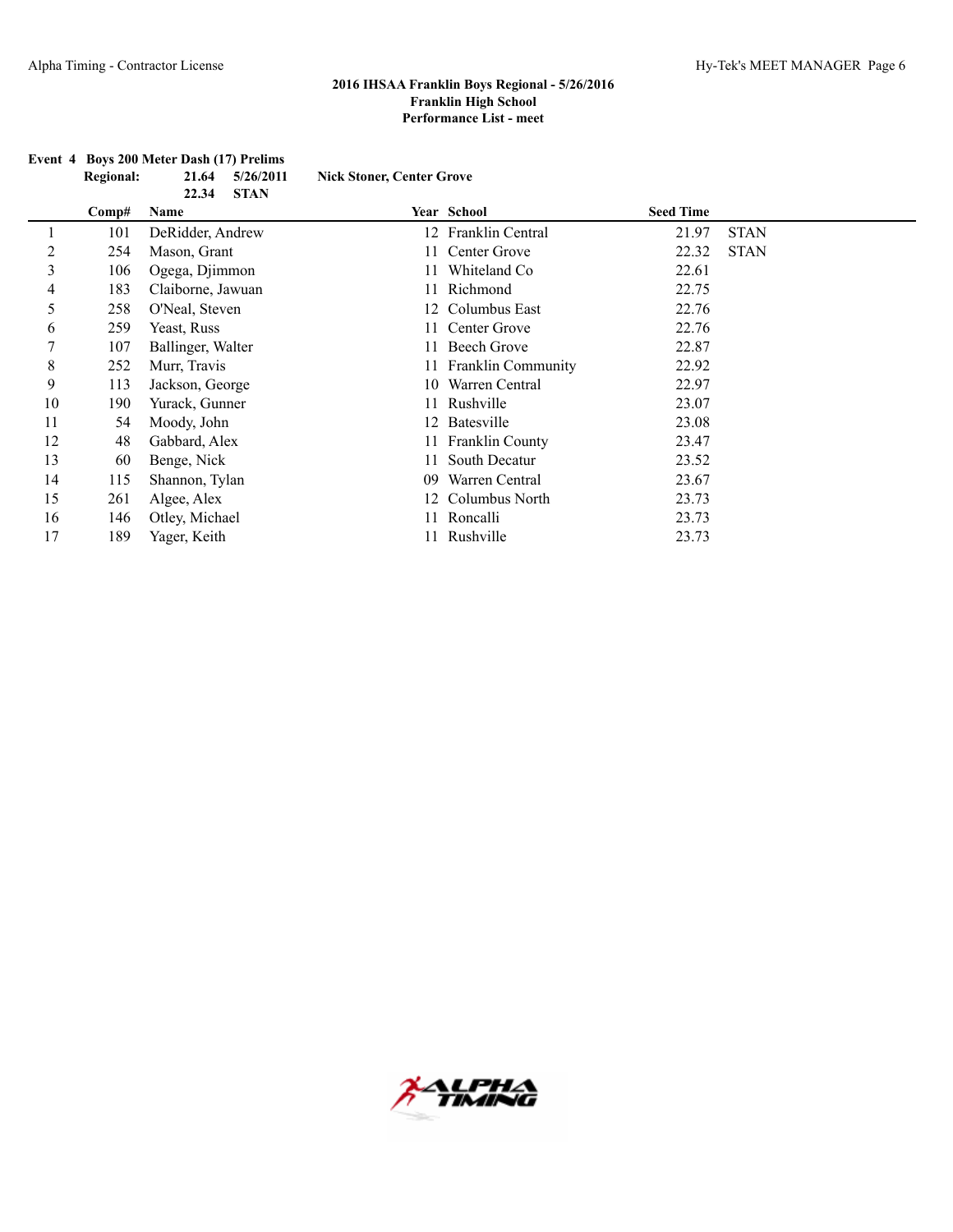|    | <b>Regional:</b> | $E$ , cht $\sigma$ boys 1000 meter Kun (10)<br>4:13.63<br>2007 | De'Sean Turner, Warren Central |                       |                  |  |
|----|------------------|----------------------------------------------------------------|--------------------------------|-----------------------|------------------|--|
|    | Comp#            | <b>STAN</b><br>4:17.47<br>Name                                 |                                | Year School           | <b>Seed Time</b> |  |
|    | 192              | Stamm, Jacob                                                   |                                | 12 Seton Catholic     | 4:24.77          |  |
| 2  | 248              | Pine, Ethan                                                    | 10                             | Greenwood Co          | 4:29.23          |  |
| 3  | 260              | Campbell, Joshua                                               |                                | 10 Franklin Community | 4:29.67          |  |
| 4  | 83               | Lowhorn, Tyler                                                 | 12.                            | Warren Central        | 4:31.83          |  |
| 5  | 244              | Hodges, JT                                                     | 09                             | Center Grove          | 4:32.62          |  |
| 6  | 236              | Fischer, Eli                                                   |                                | 11 Columbus North     | 4:33.06          |  |
| 7  | 99               | Crowder, Chase                                                 |                                | 11 New Palestine      | 4:34.19          |  |
| 8  | 108              | Parrish, Michael                                               |                                | 11 Franklin Central   | 4:36.01          |  |
| 9  | 235              | Embry, Alec                                                    |                                | 11 Columbus North     | 4:36.18          |  |
| 10 | 359              | Williams, Jared                                                | 12                             | Whiteland Co          | 4:36.23          |  |
| 11 | 88               | O'Brien, Neil                                                  |                                | 11 Roncalli           | 4:38.30          |  |
| 12 | 182              | Bledsoe, Mason                                                 |                                | 11 Hagerstown         | 4:38.40          |  |
| 13 |                  | Moster, Caleb                                                  |                                | 11 Batesville         | 4:39.06          |  |
| 14 | 30               | Clark, Justyn                                                  | 12.                            | <b>South Decatur</b>  | 4:41.80          |  |
| 15 | 191              | Beatty, Gabe                                                   |                                | 10 Northeastern       | 4:42.20          |  |
| 16 | 31               | Levi, Trevor                                                   |                                | 10 Rising Sun         | 4:45.99          |  |

# **Event 5 Boys 1600 Meter Run (16)**

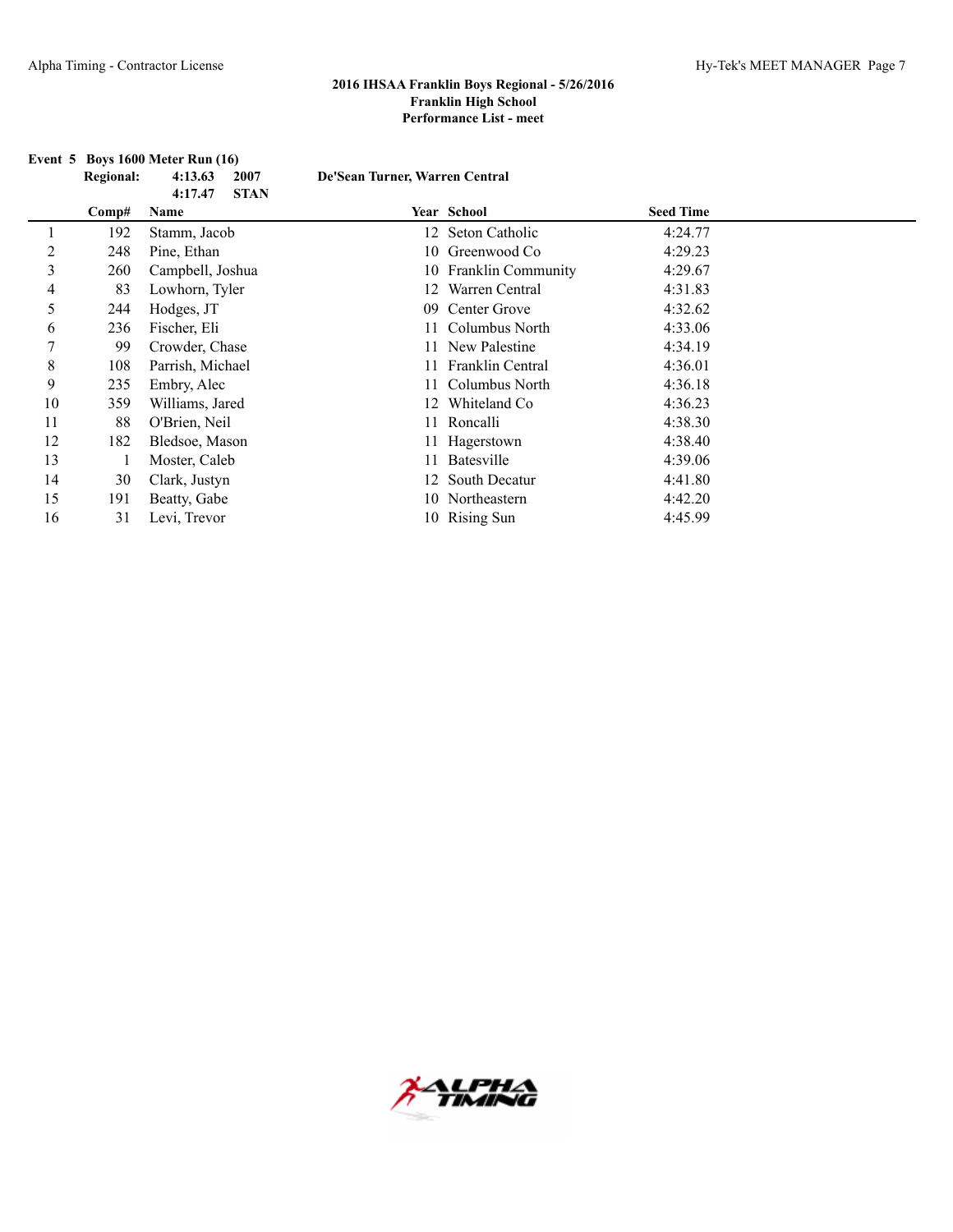**Event 6 Boys 4x100 Meter Relay (16)**

**42.55 STAN**

**Regional: 42.02 5/28/2015 Warren Central, Warren Centr I Price, M Cornner, D Rivers, I Thomas**

|                | Comp#<br><b>Team</b>         |                                 | <b>Relay</b>                  | <b>Seed Time</b>               |
|----------------|------------------------------|---------------------------------|-------------------------------|--------------------------------|
| $\mathbf{1}$   | Franklin Central             |                                 |                               | <b>STAN</b><br>42.40           |
|                | 1) 101 DeRidder, Andrew 12   | 2) 124 Idele, Kain 12           | 3) 125 Kellum, Noah 12        | 4) 126 Markland, Kyle 10       |
|                | 5) 127 Padgett, Travon 12    | 6) 128 Quarles, Malachi 09      | 7) 129 Ritter, Robert 12      | 8) 105 Wilkins, Raekwon 11     |
| $\overline{c}$ | Center Grove                 |                                 |                               | 43.40                          |
|                | 1) 271 McCoy, Titus 11       | 2) 272 Smith, Zak 12            | 3) 254 Mason, Grant 11        | 4) 259 Yeast, Russ 11          |
|                | 5) 273 Boyer, Tyler 11       | 6) 274 Hohlt, Jackson 12        | 7) 275 Williams, Cole 10      | 8) 276 Matheson, Gavin 09      |
| 3              | Columbus North               |                                 |                               | 43.49                          |
|                | 1) 261 Algee, Alex 12        | 2) 262 Bandy, Cortez 10         | 3) 253 Burton, Mitchell 11    | 4) 263 Flemmons, Jaylen 10     |
|                | 5) 264 Huser, Harley 11      | 6) 256 Perry, Triston 11        |                               |                                |
| 4              | Warren Central               |                                 |                               | 43.52                          |
|                | 1) 109 Avant, Isaac 12       | 2) 110 Evans, Roosevelt 11      | 3) 111 Glenn, Brian 10        | 4) 112 Hodge, Jordan 09        |
|                | 5) 113 Jackson, George 10    | 6) 114 McCauley, Heru 10        | 7) 115 Shannon, Tylan 09      | 8) 116 Sheard, Tyland 11       |
| 5              | Shelbyville                  |                                 |                               | 43.67                          |
|                | 1) 117 Allen, Avery 11       | 2) 118 Clark, Tim 09            | 3) 119 Coffey, Skylar 10      | 4) 120 Diemer, Evan 11         |
|                | 5) 103 French, De'Shaun 12   | 6) 121 Fuchs, Dalton 11         | 7) 122 Long, Ethan 09         | 8) 123 Ramsey, Jalaen 11       |
| 6              | Columbus East                |                                 |                               | 43.77                          |
|                | 1) 265 Hogan, Jamon 10       | 2) 266 O'Neal, Thomas 11        | 3) 258 O'Neal, Steven 12      | 4) 267 Wilson, Cam 11          |
|                | 5) 268 O'Connor, Zach 10     | 6) 269 Pettit, Caleb 10         | 7) 270 Mitchell, Kolby 10     |                                |
| $\tau$         | Whiteland Community          |                                 |                               | 43.78                          |
|                | 1) 157 Ballain, Jacob 11     | 2) 137 Cloud, Shaw 12           | 3) 326 Daley, Brice 10        | 4) 139 Ogega, Charlie 09       |
|                | 5) 327 Parks, Levi 11        | 6) 140 Parson, Lance 10         | 7) 100 Patterson, Brandon 12  | 8) 141 Walters, Jacob 12       |
| $8\,$          | New Palestine                |                                 |                               | 44.03                          |
|                | 1) 328 Blackwell, Duke 12    | 2) 329 Brickens, Adam 11        | 3) 330 Dye, Reid 12           | 4) 331 Ely, Luke 09            |
|                | 5) 332 Ford, Duron 11        | 6) 333 Greene, Logan 12         | 7) 334 Shanahan, Jordan 11    | 8) 102 Walden, Brady 11        |
| 9              | Rushville Consolidated       |                                 |                               | 44.45                          |
|                | 1) 184 Valentine, Trevor 10  | 2) 189 Yager, Keith 11          | 3) 200 Yurack, Alex 12        | 4) 190 Yurack, Gunner 11       |
|                | 5) 201 Kemp, Taylor 11       | 6) 202 Noe, Rufus 10            | 7) 187 Sheehan, Ike 11        | 8) 203 Smith, Jordan 09        |
| 10             | Indpls Scecina Memorial      |                                 |                               | 44.74                          |
|                | 1) 335 Bryant, Isaiah 12     | 2) 336 Fulmore, JR 09           | 3) 337 Kelley, Chad 11        | 4) 338 Mitchell, Darius 12     |
|                | 5) 339 Oskins, Satchel 11    | 6) 340 Thacker, Antwan 12       | 7) 341 Traylor, Sam 10        | 8) 342 Tucker, Drew 12         |
| 11             | East Central                 |                                 |                               | 44.81                          |
|                | 1) 39 Dole, Nathan 12        | 2) 40 Fox, Kurtis 12            | 3) 41 Corn, Nathan 12         | 4) 42 Ward, Seth 10            |
|                | 5) 43 Cole, Jonathan 12      | 6) 44 Lundsford, Adam 12        | 7) 45 Pantoja, Willy 11       | 8) 46 Bertke, Mark 11          |
| 12             | Richmond                     |                                 |                               | 44.90                          |
|                | 1) 183 Claiborne, Jawuan 11  | 2) 193 Powell, Cory 11          | 3) 194 Sagna, Sid 10          | 4) 195 Stanley, Jermayne 09    |
|                | 5) 196 Deloney, Devon 09     | 6) 197 Shaw, Noah 12            | 7) 198 Snedigar, Alec 09      | 8) 199 Deloney, Jerrell 10     |
| 13             | <b>Beech Grove</b>           |                                 |                               | 44.91                          |
|                | 1) 107 Ballinger, Walter 11  | 2) 343 Binsulaiman, Abdullah 12 | 3) 344 Conway, Jay 11         | 4) 345 Goldsby, Caleb 10       |
|                | 5) 346 Memon, Adnan 12       | 6) 347 Murkison, Kendall 11     | 7) 348 Richardson, Lamonte 12 | 8) 349 Strahla, Brenton 11     |
| 14             | Batesville                   |                                 |                               | 45.07                          |
|                | 1) 24 Wagner, Garrett 10     | 2) 32 Koehne, Jacob 12          | 3) 33 Thomas, Christopher 10  | 4) 34 Mears, Zachary 12        |
|                | 5) 35 Harmeyer, Johnathan 11 | 6) 36 Meyer, Peyton 11          | 7) 37 Keeton, Brice 09        | 8) 38 Gerstbauer, Johnathan 12 |
| 15             | Franklin County              |                                 |                               | 45.41                          |
|                | 1) 47 Deaton, Thomas 11      | 2) 27 Orschell, Mitchell 10     | 3) 48 Gabbard, Alex 11        | 4) 49 Humbert, Dakota 11       |
|                | 5) 50 Mayfield, Hunter 10    | 6) 51 Mozena, Travis 10         | 7) 52 Laughlin, Stone 11      | 8) 53 Ripperger, Alex 11       |
|                |                              |                                 |                               |                                |

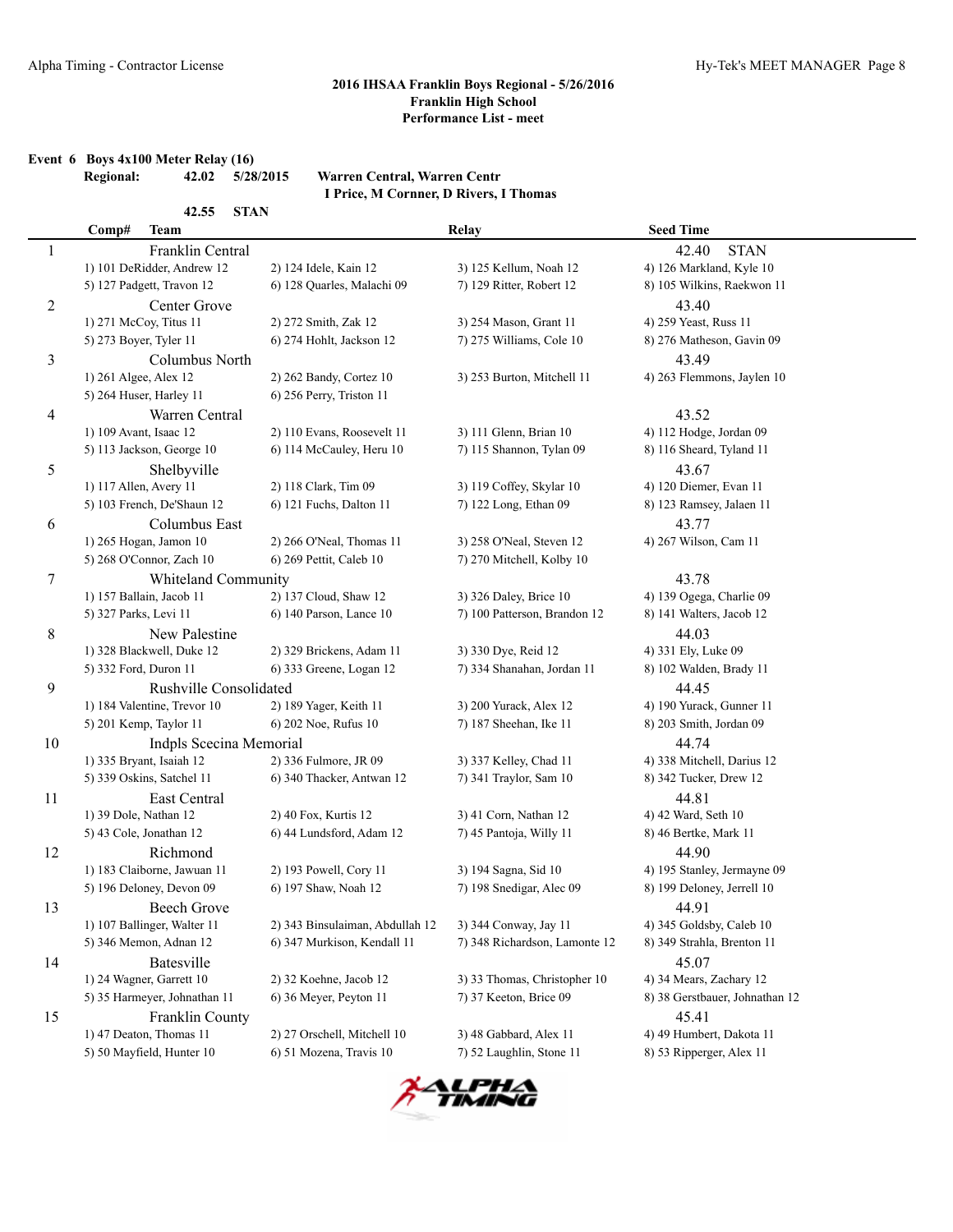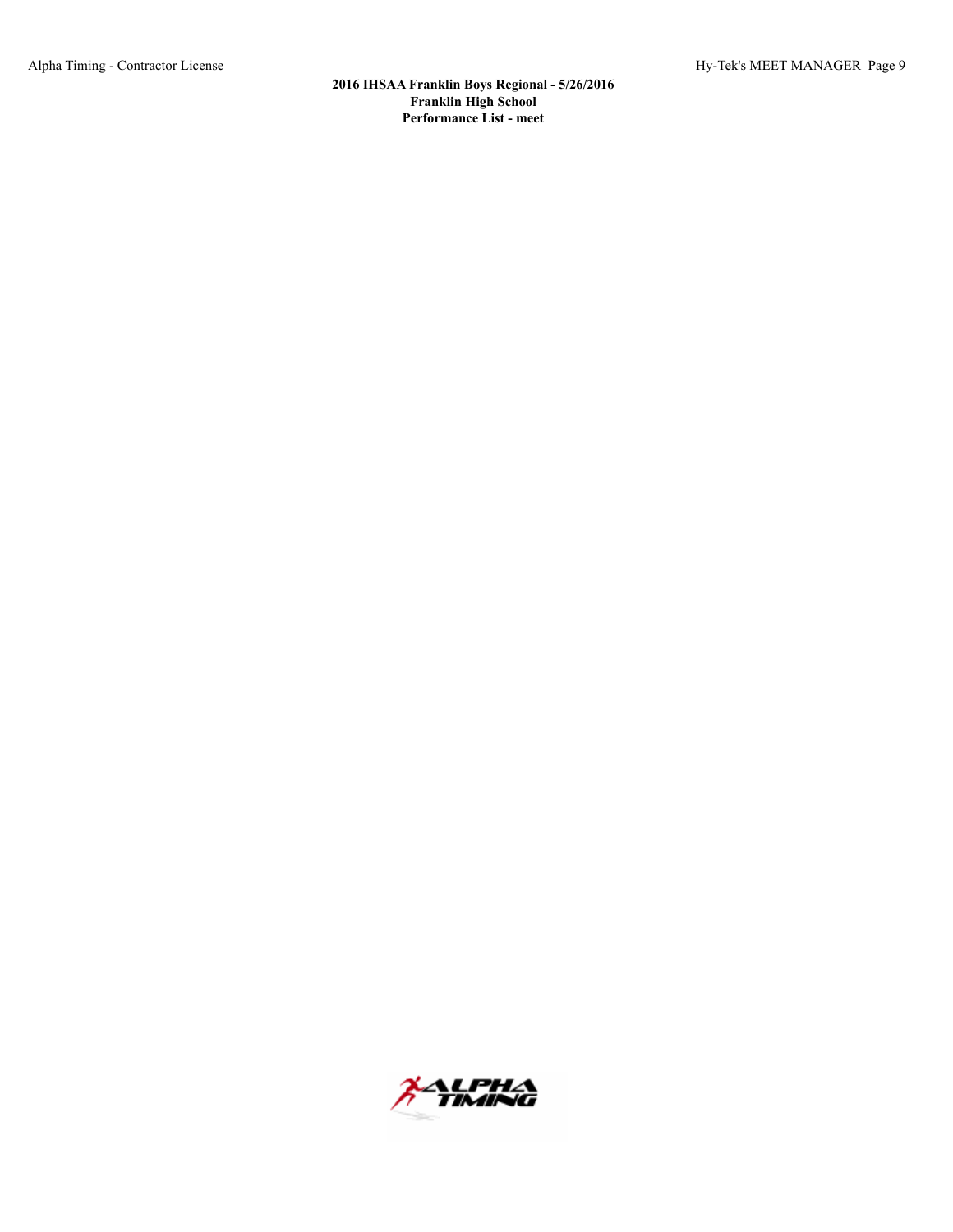|    |                      | Event 6  (Boys $4x100$ Meter Relay (16)) |                           |                          |                            |  |
|----|----------------------|------------------------------------------|---------------------------|--------------------------|----------------------------|--|
|    | Comp#                | Team                                     |                           | Relay                    | <b>Seed Time</b>           |  |
| 16 |                      | Union County                             |                           |                          | 45.78                      |  |
|    |                      | 1) 188 Beasley, Justin 10                | 2) 185 Bentley, Isaac 11  | 3) 204 Hensley, Ryan 09  | $(4)$ 205 Dearth, Derek 10 |  |
|    | 5) 175 Haas, Luke 10 |                                          | 6) 206 Browning, Logan 09 | 7) 207 Miller, Justin 09 |                            |  |

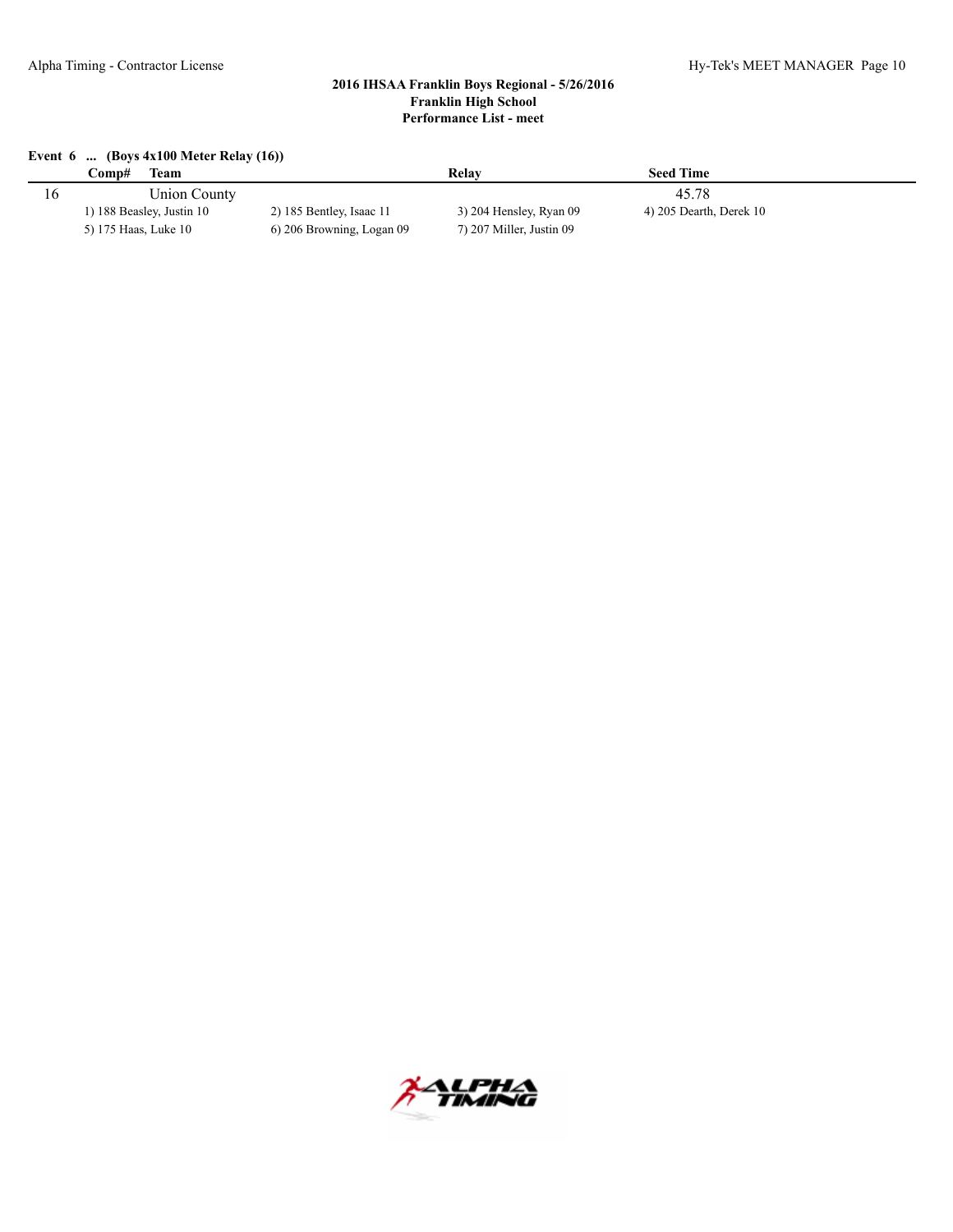|             | <b>Regional:</b> | 47.74<br>5/26/2011           | <b>Chris Giesting, Batesville</b> |                       |                  |  |
|-------------|------------------|------------------------------|-----------------------------------|-----------------------|------------------|--|
|             | Comp#            | 49.37<br><b>STAN</b><br>Name |                                   | Year School           | <b>Seed Time</b> |  |
|             | 106              | Ogega, Djimmon               | 11                                | Whiteland Co          | 49.90            |  |
| 2           | 131              | Jones, Dallace               |                                   | Warren Central        | 50.37            |  |
| 3           | 130              | Alverado, Javier             | 12.                               | Warren Central        | 50.48            |  |
| 4           | 272              | Smith, Zak                   |                                   | 12 Center Grove       | 50.66            |  |
| 5           | 54               | Moody, John                  |                                   | 12 Batesville         | 50.78            |  |
| 6           | 278              | Bontrager, Logan             |                                   | 11 Center Grove       | 51.12            |  |
| 7           | 147              | Otley, Gabe                  |                                   | 11 Roncalli           | 51.55            |  |
| $\,$ 8 $\,$ | 141              | Walters, Jacob               | 12.                               | Whiteland Co          | 51.96            |  |
| 9           | 277              | Fromer, Tyler                |                                   | 10 Franklin Community | 52.44            |  |
| 10          | 360              | Ramsey, Tyler                |                                   | <b>Beech Grove</b>    | 52.49            |  |
| 11          | 55               | Alig, Andrew                 | 12                                | East Central          | 52.82            |  |
| 12          | 317              | Pflueger, Robert             |                                   | 11 Columbus North     | 53.02            |  |
| 13          | 56               | Steuer, Noah                 |                                   | 10 Lawrenceburg       | 53.44            |  |
| 14          | 209              | Jessup, Grant                | 12                                | Tri                   | 53.45            |  |
| 15          | 208              | Wilson, Jacob                |                                   | Rushville             | 54.41            |  |
| 16          | 167              | Griffith, Ira                |                                   | 10 Rushville          | 54.75            |  |

### **Event 7 Boys 400 Meter Dash (16)**

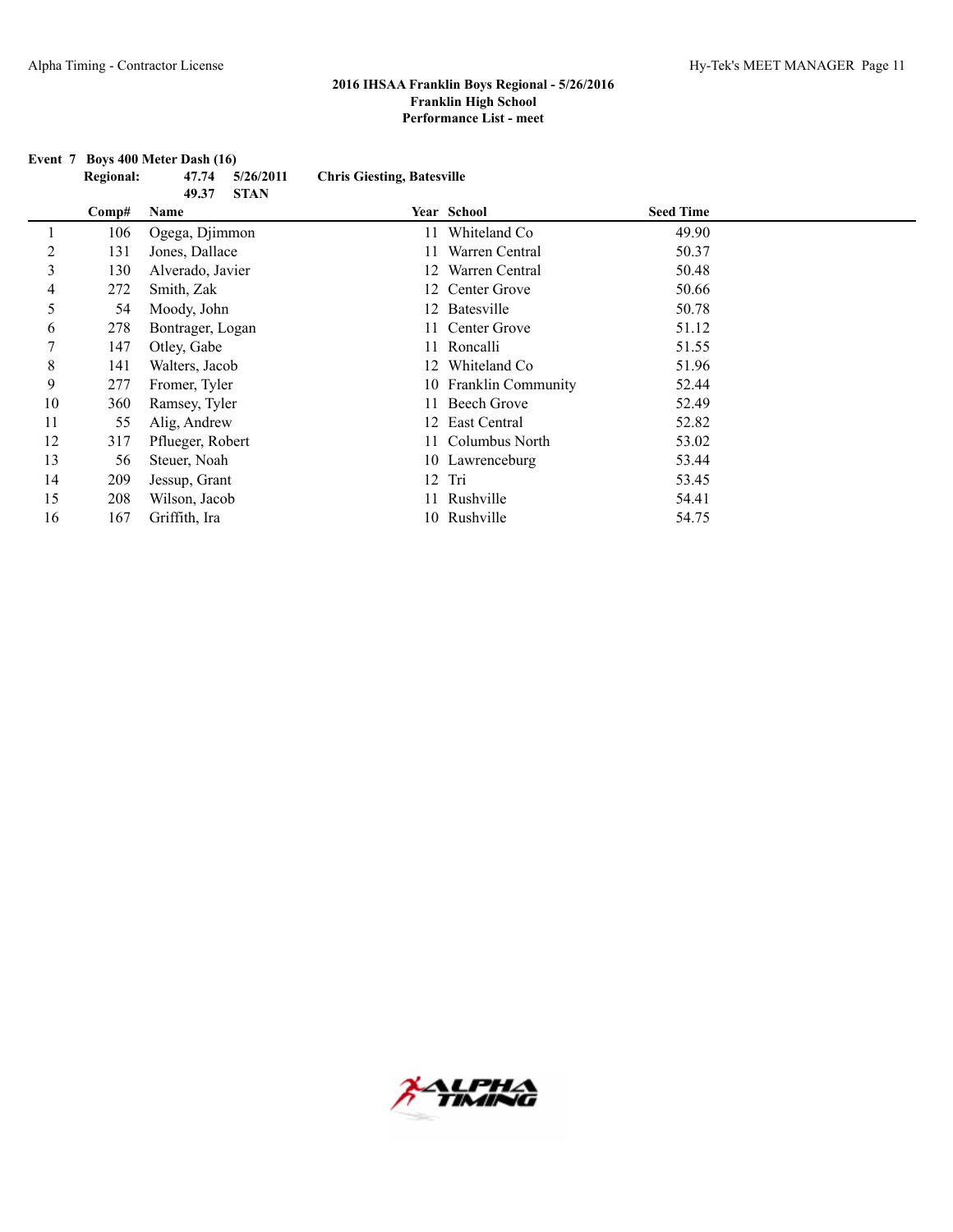| Event 8 |                  | <b>Boys 300 Meter Hurdles (16)</b> |                                   |                         |                  |             |
|---------|------------------|------------------------------------|-----------------------------------|-------------------------|------------------|-------------|
|         | <b>Regional:</b> | 37.23<br>2008                      | D'Jaun Richardson, Warren Central |                         |                  |             |
|         |                  | <b>STAN</b><br>38.82               |                                   |                         |                  |             |
|         | Comp#            | Name                               |                                   | Year School             | <b>Seed Time</b> |             |
|         | 274              | Hohlt, Jackson                     | 12                                | Center Grove            | 38.72            | <b>STAN</b> |
| 2       | 279              | Ables, Bryce                       |                                   | Columbus North          | 39.64            |             |
| 3       | 24               | Wagner, Garrett                    |                                   | 10 Batesville           | 39.81            |             |
| 4       | 255              | Barnett, Samuel                    |                                   | 11 Franklin Community   | 40.38            |             |
| 5       | 128              | Quarles, Malachi                   | 09                                | <b>Franklin Central</b> | 41.09            |             |
| 6       | 361              | Gaddy, Alex                        |                                   | 11 Franklin Community   | 41.12            |             |
| 7       | 57               | Heist, Tanner                      |                                   | 12 Lawrenceburg         | 41.27            |             |
| 8       | 187              | Sheehan, Ike                       |                                   | Rushville               | 41.41            |             |
| 9       | 105              | Wilkins, Raekwon                   |                                   | <b>Franklin Central</b> | 41.55            |             |
| 10      | 104              | Hankins, Dillon                    |                                   | Morristown              | 41.90            |             |
| 11      | 58               | Malott, Brandon                    |                                   | South Decatur           | 41.95            |             |
| 12      | 138              | Doty, Tyler                        |                                   | Whiteland Co            | 41.98            |             |
| 13      | 210              | Stamm, Andrew                      | 12                                | Connersville            | 42.24            |             |
| 14      | 211              | Robinson, Holden                   | 09                                | Hagerstown              | 42.54            |             |
| 15      | 256              | Perry, Triston                     |                                   | Columbus North          | 42.70            |             |
| 16      | 362              | Hohlt, Sam                         | 09                                | Center Grove            | 42.75            |             |

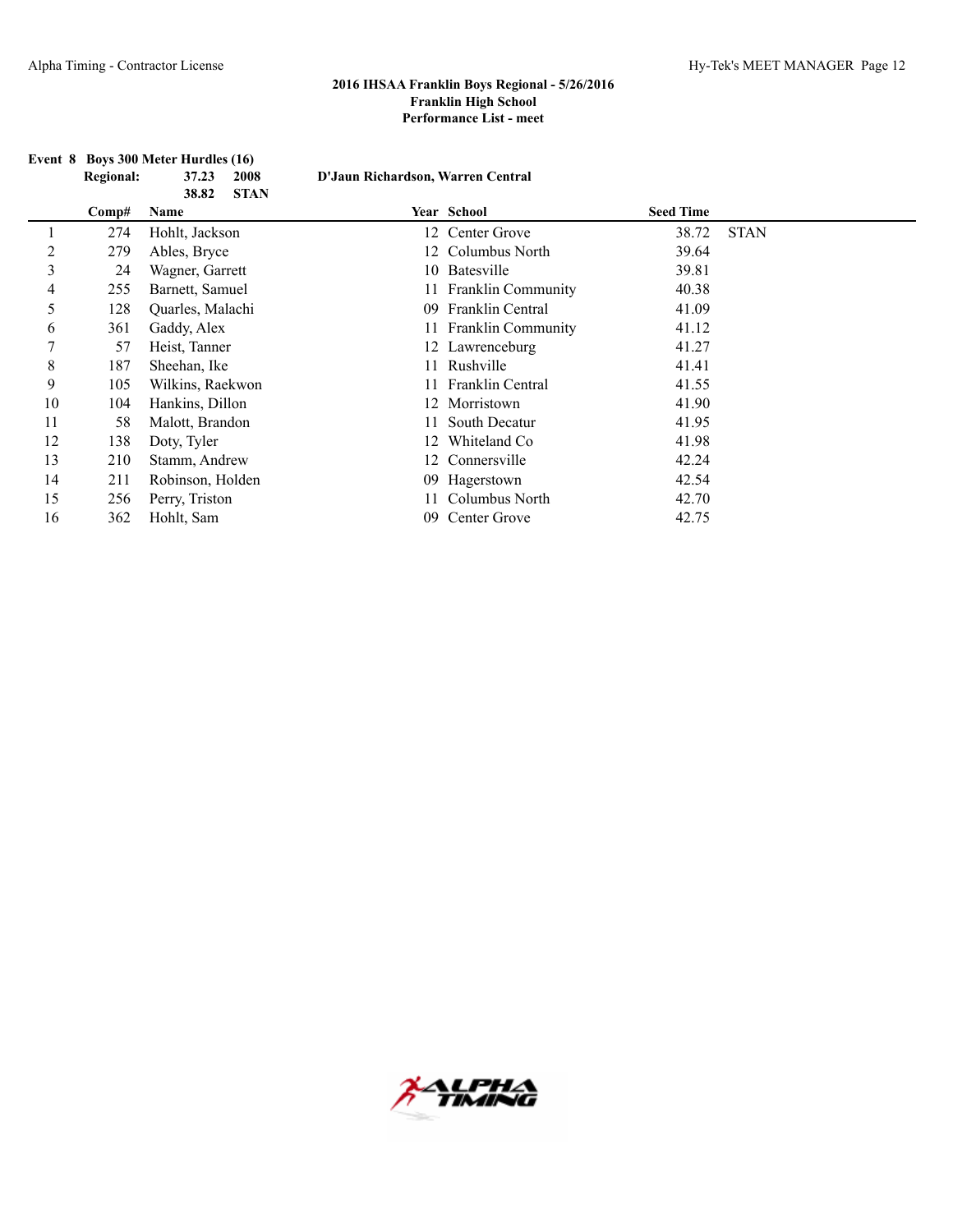| Event 9 | Boys 800 Meter Run (16) |                        |                          |                       |                  |  |  |
|---------|-------------------------|------------------------|--------------------------|-----------------------|------------------|--|--|
|         | <b>Regional:</b>        | 1:51.81<br>2014        | Daniel Kuhn, Shelbyville |                       |                  |  |  |
|         |                         | <b>STAN</b><br>1:55.36 |                          |                       |                  |  |  |
|         | Comp#                   | Name                   |                          | Year School           | <b>Seed Time</b> |  |  |
|         | 243                     | Fill, Nathan           |                          | 12 Center Grove       | 1:57.15          |  |  |
| 2       | 240                     | Sauter, Reed           | 12.                      | Center Grove          | 1:57.99          |  |  |
| 3       | 280                     | Veach, Hayden          |                          | 12 Southwestern       | 1:58.10          |  |  |
| 4       | 286                     | McGaha, Chandler       |                          | 11 Franklin Community | 2:00.00          |  |  |
| 5       | 245                     | Oskins, Lucas          |                          | 11 Greenwood Co       | 2:00.22          |  |  |
| 6       | 77                      | Lapsley, Demontrae'    | 12.                      | Warren Central        | 2:00.25          |  |  |
| 7       | 132                     | Hanson, Cooper         |                          | 10 Greenfield-Central | 2:00.99          |  |  |
| 8       | 95                      | Wilson, Riley          |                          | 12 New Palestine      | 2:01.06          |  |  |
| 9       | 93                      | Eagleson, Caleb        | 11.                      | New Palestine         | 2:01.23          |  |  |
| 10      | 20                      | Schroeder, Gregory     |                          | 11 Oldenburg Academy  | 2:01.30          |  |  |
| 11      | 213                     | Brenneke, Jack         |                          | 12 Seton Catholic     | 2:01.59          |  |  |
| 12      | 4                       | Bell, Connor           |                          | 12 Batesville         | 2:02.24          |  |  |
| 13      | 232                     | Steward, Chandler      |                          | 12   Columbus North   | 2:02.35          |  |  |
| 14      | 212                     | Musselman, Toby        |                          | 12 Connersville       | 2:02.93          |  |  |
| 15      | 171                     | Wicker, Breyden        |                          | <b>Union County</b>   | 2:02.93          |  |  |
| 16      | 59                      | Gallegos, Claudio      |                          | 12 Rising Sun         | 2:05.62          |  |  |

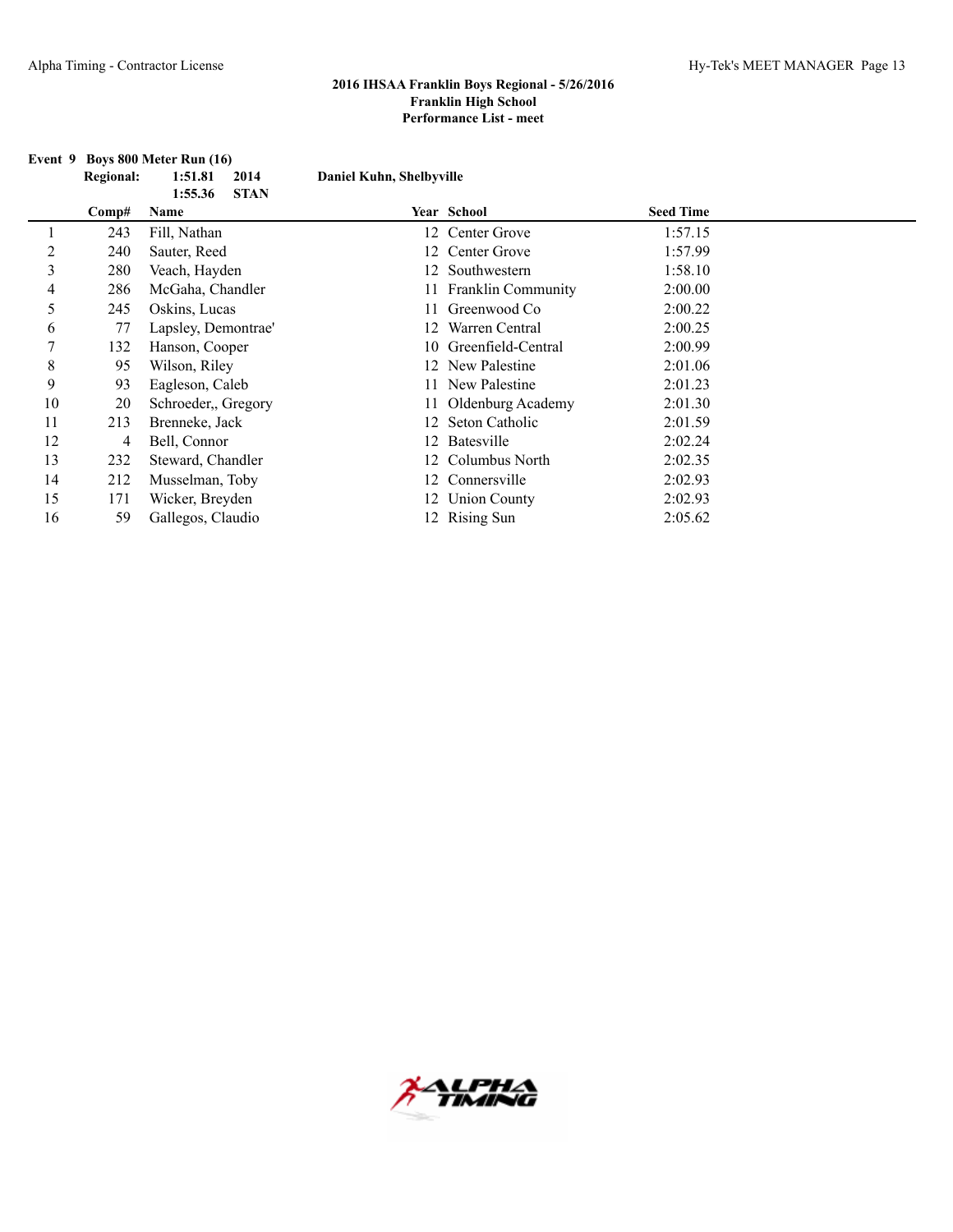|    | Event 10 Boys 3200 Meter Run (16) |                        |                                         |                       |                  |  |  |  |
|----|-----------------------------------|------------------------|-----------------------------------------|-----------------------|------------------|--|--|--|
|    | <b>Regional:</b>                  | 8:57.78<br>2004        | <b>Christian Wagner, Columbus North</b> |                       |                  |  |  |  |
|    |                                   | 9:17.52<br><b>STAN</b> |                                         |                       |                  |  |  |  |
|    | Comp#                             | Name                   |                                         | Year School           | <b>Seed Time</b> |  |  |  |
|    | 17                                | Eckstein, Curt         |                                         | 11 Oldenburg Academy  | 9:28.16          |  |  |  |
| 2  | 192                               | Stamm, Jacob           |                                         | Seton Catholic        | 9:40.14          |  |  |  |
| 3  | 244                               | Hodges, JT             | 09                                      | Center Grove          | 9:40.29          |  |  |  |
| 4  | 281                               | Yeend, Nick            |                                         | Southwestern          | 9:42.25          |  |  |  |
| 5  | 246                               | Smith, Hunter          | 12                                      | Greenwood Co          | 9:45.71          |  |  |  |
| 6  | 230                               | Rankin, Ben            |                                         | 12 Columbus North     | 9:45.72          |  |  |  |
| 7  | 135                               | Lawson, Robby          |                                         | 12 Franklin Central   | 9:45.90          |  |  |  |
| 8  | 133                               | Bishop, Zachariah      |                                         | Greenfield-Central    | 9:52.17          |  |  |  |
| 9  | 229                               | Brooks, Elijah         |                                         | Columbus North        | 9:55.27          |  |  |  |
| 10 | 182                               | Bledsoe, Mason         |                                         | 11 Hagerstown         | 9:57.29          |  |  |  |
| 11 | 260                               | Campbell, Joshua       |                                         | 10 Franklin Community | 10:02.13         |  |  |  |
| 12 | 134                               | Hansen, Jacob          |                                         | Greenfield-Central    | 10:03.73         |  |  |  |
| 13 | 61                                | Martini, Zach          |                                         | 11 Rising Sun         | 10:04.03         |  |  |  |
| 14 | 363                               | Perkins, Nick          | 09                                      | Roncalli              | 10:09.61         |  |  |  |
| 15 |                                   | Moster, Caleb          |                                         | Batesville            | 10:11.14         |  |  |  |
| 16 | 214                               | Kirchoff, Jacob        |                                         | 10 Rushville          | 10:15.70         |  |  |  |

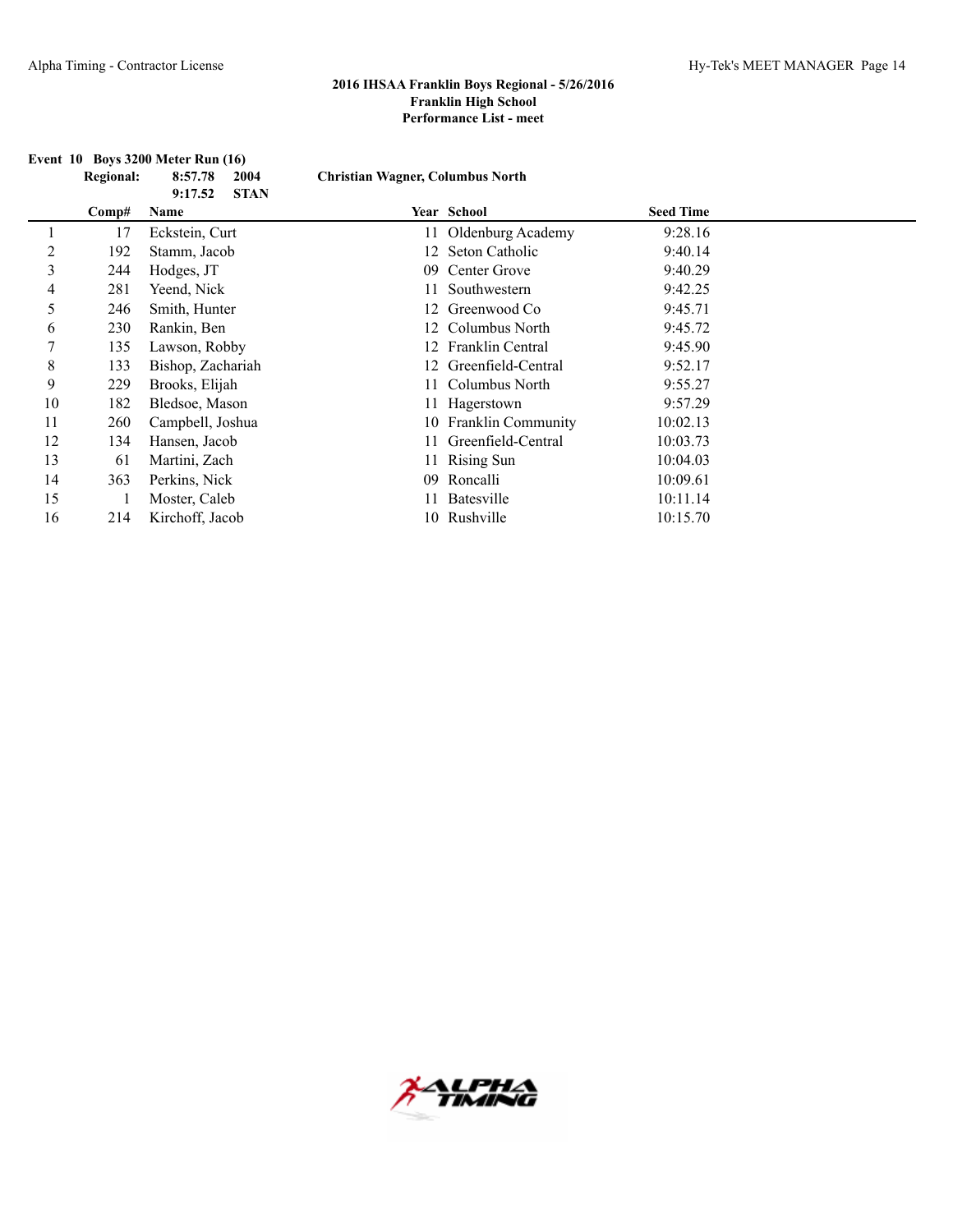| Event 11 Boys 4x400 Meter Relay (16) |  |  |  |  |
|--------------------------------------|--|--|--|--|
|                                      |  |  |  |  |

**3:20.92 STAN**

#### **Regional: 3:19.17 2007 Franklin Central J Mitchell, D Willis, M Dunten, A Scott**

|                | Comp#                   | <b>Team</b>                 |                                  | Relay                            | <b>Seed Time</b>            |
|----------------|-------------------------|-----------------------------|----------------------------------|----------------------------------|-----------------------------|
| 1              |                         | Whiteland Community         |                                  |                                  | 3:24.13                     |
|                |                         | 1) 136 Cisneros, Edwin 11   | 2) 137 Cloud, Shaw 12            | 3) 138 Doty, Tyler 12            | 4) 139 Ogega, Charlie 09    |
|                |                         | 5) 106 Ogega, Djimmon 11    | 6) 140 Parson, Lance 10          | 7) 100 Patterson, Brandon 12     | 8) 141 Walters, Jacob 12    |
| $\overline{c}$ |                         | Warren Central              |                                  |                                  | 3:24.34                     |
|                |                         | 1) 130 Alverado, Javier 12  | 2) 142 Byrdsong, Bryce 11        | 3) 143 Gutierrez, Christopher 09 | 4) 76 Hollis, Brian 12      |
|                |                         | 5) 113 Jackson, George 10   | 6) 131 Jones, Dallace 11         | 7) 77 Lapsley, Demontrae' 12     | 8) 144 Tutsie, Michael 11   |
| 3              |                         | Center Grove                |                                  |                                  | 3:25.58                     |
|                |                         | 1) 278 Bontrager, Logan 11  | 2) 273 Boyer, Tyler 11           | 3) 272 Smith, Zak 12             | 4) 274 Hohlt, Jackson 12    |
|                | 5) 284 Hohlt, Trevor 11 |                             | 6) 254 Mason, Grant 11           | 7) 271 McCoy, Titus 11           | 8) 243 Fill, Nathan 12      |
| 4              |                         | Roncalli                    |                                  |                                  | 3:26.45                     |
|                |                         | 1) 145 Cunningham, Kurt 11  | 2) 84 Lyngh, Myles 10            | 3) 91 Morgan, Cade 10            | 4) 146 Otley, Michael 11    |
|                | 5) 147 Otley, Gabe 11   |                             | 6) 85 Schiefelbein, Michael 12   | 7) 86 Shanahan, Nolan 12         | 8) 87 Smock, Luke 11        |
| 5              |                         | Franklin Community          |                                  |                                  | 3:28.15                     |
|                |                         | 1) 255 Barnett, Samuel 11   | 2) 285 Brown, Jacob 09           | 3) 286 McGaha, Chandler 11       | 4) 277 Fromer, Tyler 10     |
|                | 5) 287 Ellis, Ross 11   |                             | 6) 288 Purdy, David 09           | 7) 289 Sutton, Tristan 09        |                             |
| 6              |                         | Columbus East               |                                  |                                  | 3:28.52                     |
|                |                         | 1) 266 O'Neal, Thomas 11    | 2) 269 Pettit, Caleb 10          | 3) 267 Wilson, Cam 11            | 4) 258 O'Neal, Steven 12    |
|                | 5) 282 Galle, Alex 12   |                             | 6) 265 Hogan, Jamon 10           | 7) 268 O'Connor, Zach 10         | 8) 283 Yarbrough, Corde 11  |
| $\tau$         |                         | Columbus North              |                                  |                                  | 3:30.10                     |
|                |                         | 1) 317 Pflueger, Robert 11  | 2) 279 Ables, Bryce 12           | 3) 261 Algee, Alex 12            | 4) 232 Steward, Chandler 12 |
|                |                         | 5) 318 Abbott, Justin 12    | 6) 319 Jiles, Kaemon 11          |                                  |                             |
| 8              |                         | Batesville                  |                                  |                                  | 3:30.94                     |
|                |                         | 1) 24 Wagner, Garrett 10    | 2) 4 Bell, Connor 12             | 3) 8 Yorn, Ian 10                | 4) 54 Moody, John 12        |
|                |                         | 5) 62 Lipinski, Henry 10    | 6) 5 Nobbe, Joshua 11            | 7) 63 Bedel, Nathaniel 11        | 8) 32 Koehne, Jacob 12      |
| 9              |                         | East Central                |                                  |                                  | 3:32.44                     |
|                | 1) 64 May, Ian 10       |                             | $2)$ 55 Alig, Andrew 12          | 3) 65 Hartman, Aaron 12          | 4) 40 Fox, Kurtis 12        |
|                | 5) 43 Cole, Jonathan 12 |                             | 6) 25 Rosemeyer, Douglas 12      | 7) 66 Spangler, Evan 09          | 8) 67 White, Andrew 10      |
| 10             |                         | Franklin Central            |                                  |                                  | 3:32.61                     |
|                |                         | 1) 320 Bragonzi, Lorenzo 11 | 2) 101 DeRidder, Andrew 12       | 3) 125 Kellum, Noah 12           | 4) 321 McCann, Kyle 11      |
|                |                         | 5) 127 Padgett, Travon 12   | 6) 128 Quarles, Malachi 09       | 7) 324 Reynolds, Christian 12    | 8) 129 Ritter, Robert 12    |
| 11             |                         | Shelbyville                 |                                  |                                  | 3:32.97                     |
|                | 1) 117 Allen, Avery 11  |                             | 2) 118 Clark, Tim 09             | 3) 103 French, De'Shaun 12       | 4) 121 Fuchs, Dalton 11     |
|                | 5) 350 Hughes, Todd 11  |                             | 6) 122 Long, Ethan 09            | 7) 150 Martin, Chandler 11       | 8) 123 Ramsey, Jalaen 11    |
| 12             |                         | Greenfield-Central          |                                  |                                  | 3:34.32                     |
|                |                         | 1) 351 Brown, Braden 10     | 2) 352 DeKeyser, Samuel Grant 10 | 3) 353 Diehr, Elijah 12          | 4) 132 Hanson, Cooper 10    |
|                |                         | 5) 354 Hembree, Thomas 12   | 6) 355 Mojica, Jr., Orlando 10   | 7) 356 Rizo, Luis 10             | 8) 357 Smithes, Hunter 10   |
| 13             |                         | Lawrenceburg                |                                  |                                  | 3:35.72                     |
|                | 1) 57 Heist, Tanner 12  |                             | 2) 68 Carr, Bret 09              | 3) 69 Land, Michael 12           | 4) 56 Steuer, Noah 10       |
|                |                         | 5) 70 McNaughton, Eli 12    |                                  |                                  |                             |
| 14             |                         | Rushville Consolidated      |                                  |                                  | 3:36.48                     |
|                | 1) 187 Sheehan, Ike 11  |                             | 2) 162 Hodge, Josh 11            | 3) 208 Wilson, Jacob 11          | 4) 190 Yurack, Gunner 11    |
|                |                         | 5) 165 Miller, Andrew 09    | 6) 167 Griffith, Ira 10          | 7) 163 Leisure, Brett 11         | 8) 161 Schombert, Luke 11   |
| 15             |                         | <b>Union County</b>         |                                  |                                  | 3:41.73                     |
|                |                         | 1) 172 Nixon, Joshua 11     | 2) 170 Elleman, Dakota 11        | 3) 175 Haas, Luke 10             | 4) 204 Hensley, Ryan 09     |
|                | 5) 168 Couser, Evan 10  |                             | 6) 169 Poe, Dylan 11             | 7) 171 Wicker, Breyden 12        |                             |
|                |                         |                             |                                  |                                  |                             |

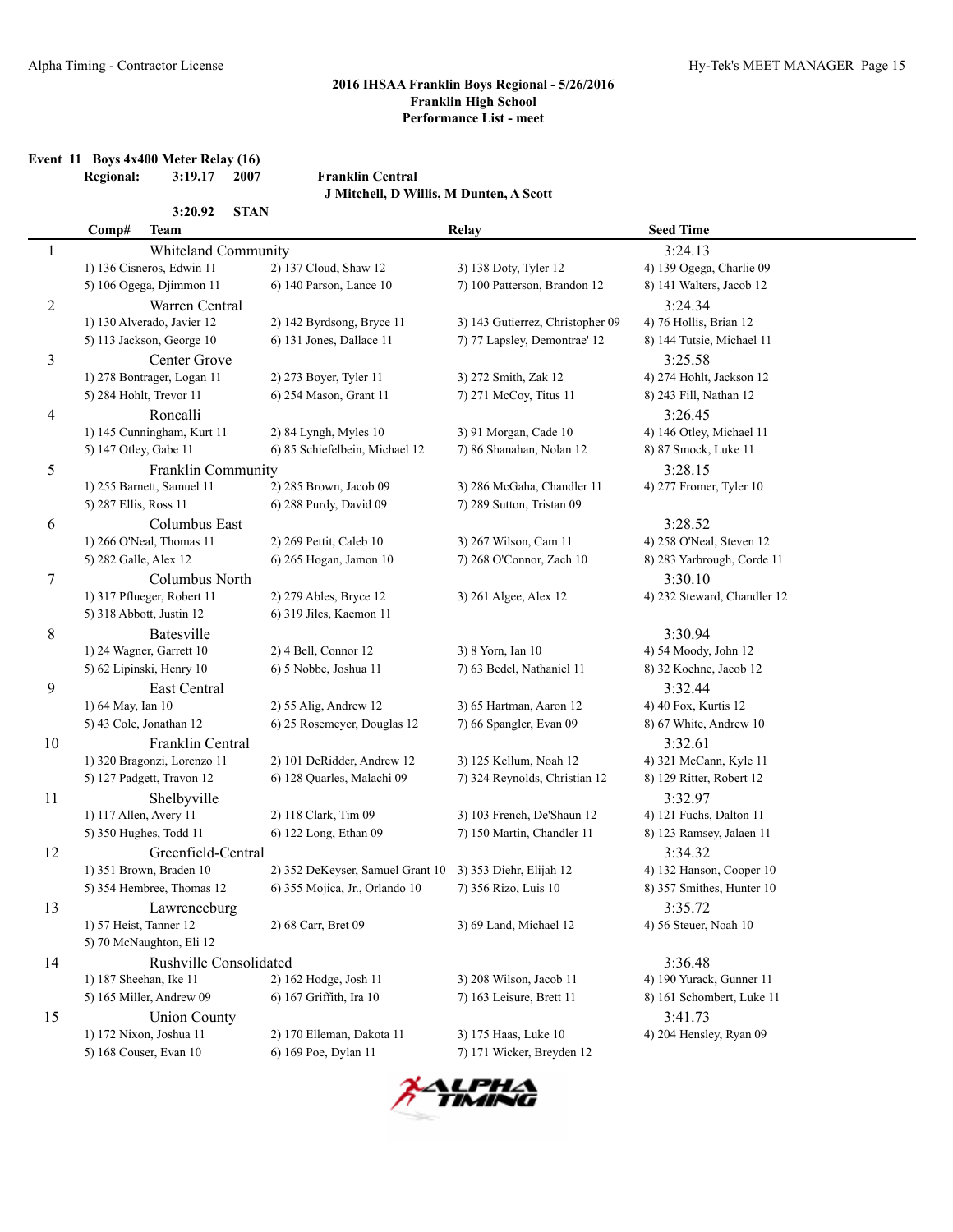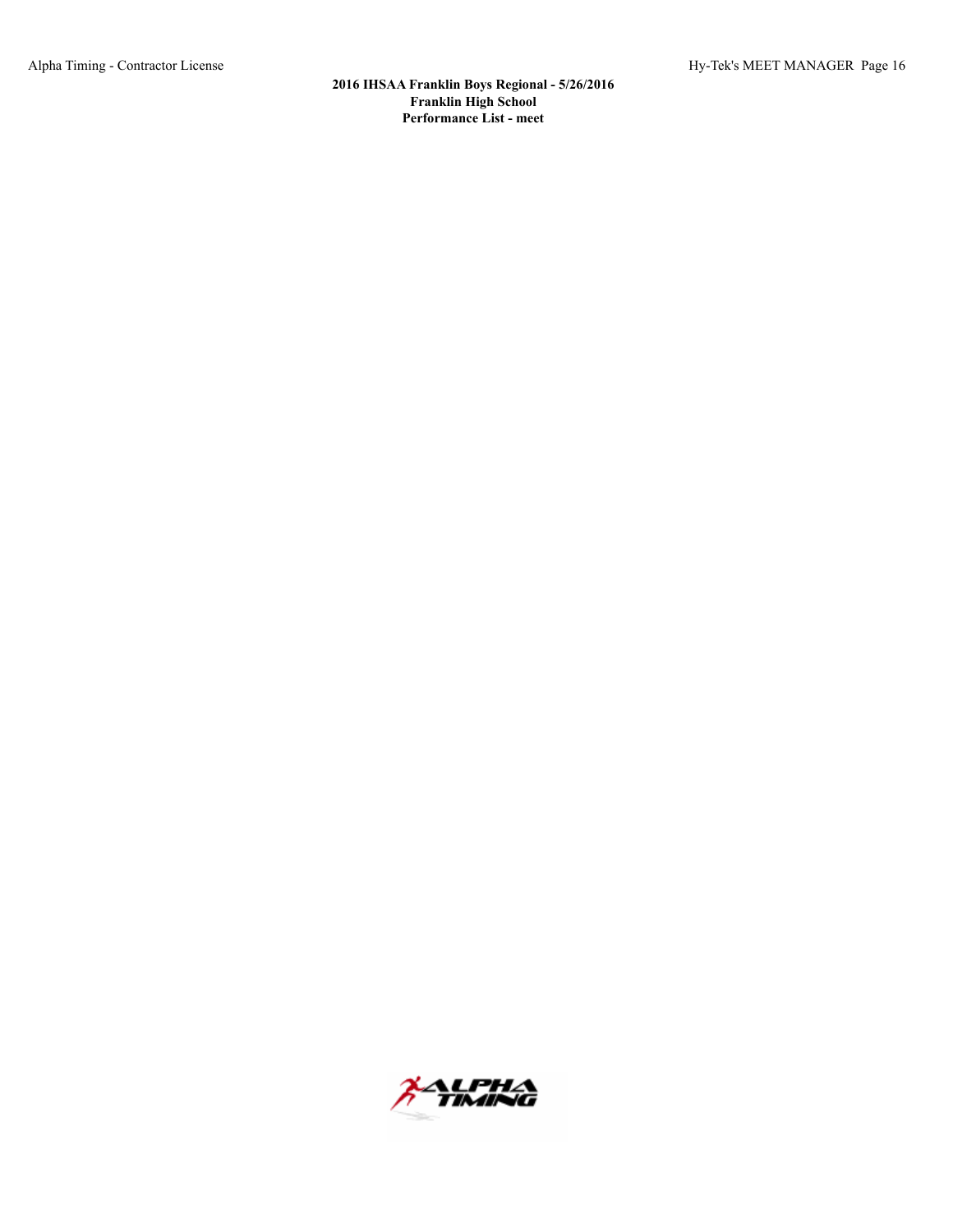#### **Event 11 ... (Boys 4x400 Meter Relay (16))**

| 2omp#<br>Team             |                              | Relay                     | <b>Seed Time</b>         |
|---------------------------|------------------------------|---------------------------|--------------------------|
| Connersville              |                              |                           | 3:42.53                  |
| 1) 215 Bell, Alec 12      | 2) 216 Keaffaber, Stephen 12 | 3) 212 Musselman, Toby 12 | 4) 217 Sherwood, Noah 12 |
| $5)$ 218 Isaacs, Jared 10 | 6) 219 Caldwell, Peyton 10   | 7) 220 Cirino, Alex 12    | 8) 221 Cox, Dylan 09     |

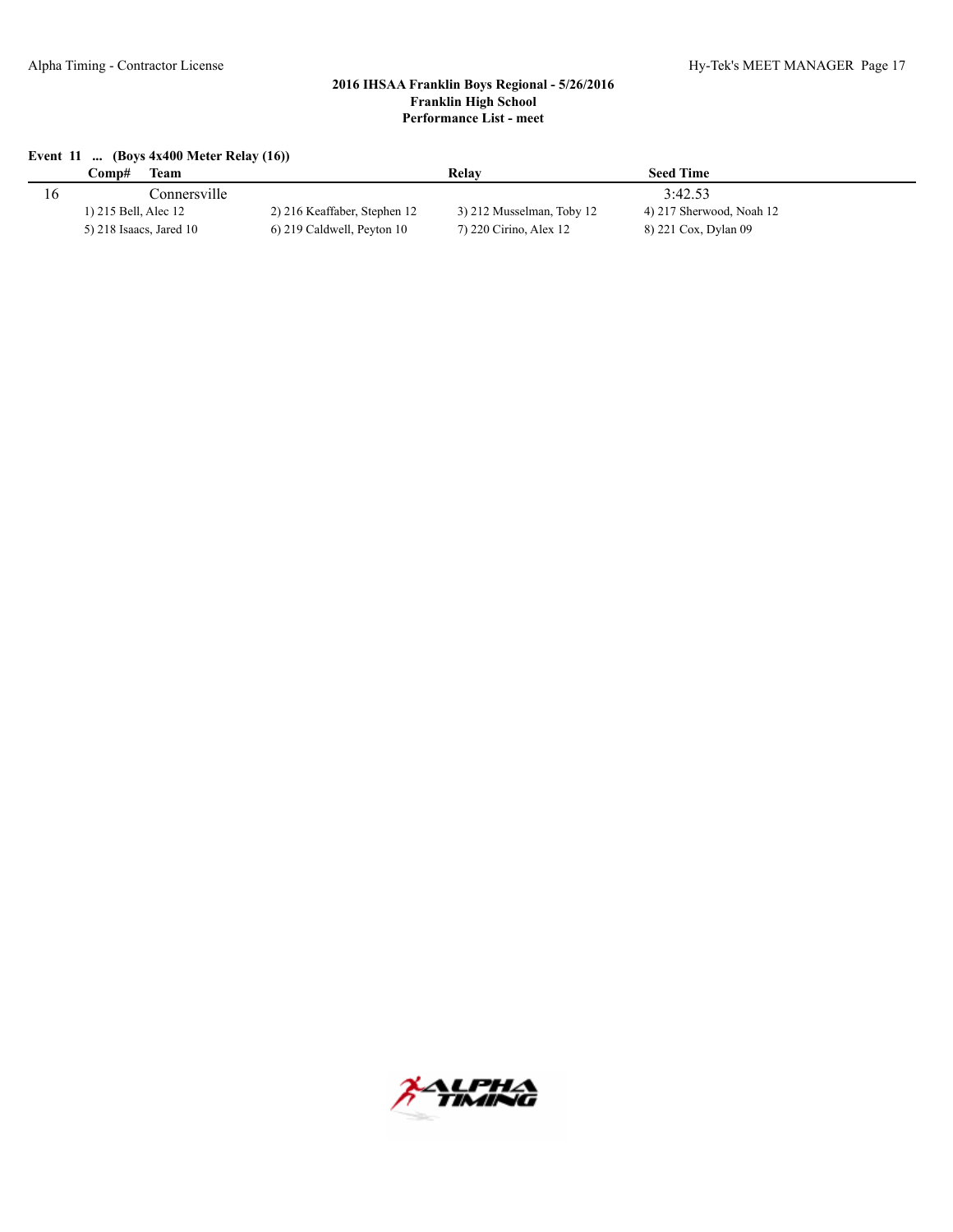|    | Event 12 Boys Long Jump (16) |                                 |                                    |                    |                  |             |  |  |  |
|----|------------------------------|---------------------------------|------------------------------------|--------------------|------------------|-------------|--|--|--|
|    | <b>Regional:</b>             | $23 - 06$<br>2004               | <b>Tyler Skelton, Center Grove</b> |                    |                  |             |  |  |  |
|    | Comp#                        | <b>STAN</b><br>22-04.75<br>Name |                                    | Year School        | <b>Seed Mark</b> |             |  |  |  |
|    | 253                          | Burton, Mitchell                | 11                                 | Columbus North     | 23-02.50         | <b>STAN</b> |  |  |  |
| 2  | 149                          | Saylor, Justin                  |                                    | 12 Roncalli        | 22-00.50         |             |  |  |  |
| 3  | 261                          | Algee, Alex                     | 12                                 | Columbus North     | $21 - 04.00$     |             |  |  |  |
| 4  | 111                          | Glenn, Brian                    | 10.                                | Warren Central     | 20-11.75         |             |  |  |  |
| 5  | 259                          | Yeast, Russ                     |                                    | 11 Center Grove    | 20-11.75         |             |  |  |  |
| 6  | 148                          | Pannell, Tyler                  |                                    | 11 Howe            | 20-11.25         |             |  |  |  |
| 7  | 100                          | Patterson, Brandon              | 12                                 | Whiteland Co       | 20-10.25         |             |  |  |  |
| 8  | 102                          | Walden, Brady                   |                                    | 11 New Palestine   | 20-08.25         |             |  |  |  |
| 9  | 65                           | Hartman, Aaron                  |                                    | 12 East Central    | 20-07.75         |             |  |  |  |
| 10 | 106                          | Ogega, Djimmon                  |                                    | Whiteland Co       | 20-07.50         |             |  |  |  |
| 11 | 27                           | Orschell, Mitchell              |                                    | 10 Franklin County | 20-05.75         |             |  |  |  |
| 12 | 328                          | Blackwell, Duke                 |                                    | 12 New Palestine   | 20-01.75         |             |  |  |  |
| 13 | 184                          | Valentine, Trevor               |                                    | 10 Rushville       | 19-11.25         |             |  |  |  |
| 14 | 199                          | Deloney, Jerrell                |                                    | 10 Richmond        | 19-09.00         |             |  |  |  |
| 15 | 222                          | Sullenberger, Mason             | 11.                                | Connersville       | 19-06.25         |             |  |  |  |
| 16 | 50                           | Mayfield, Hunter                |                                    | 10 Franklin County | 19-02.50         |             |  |  |  |

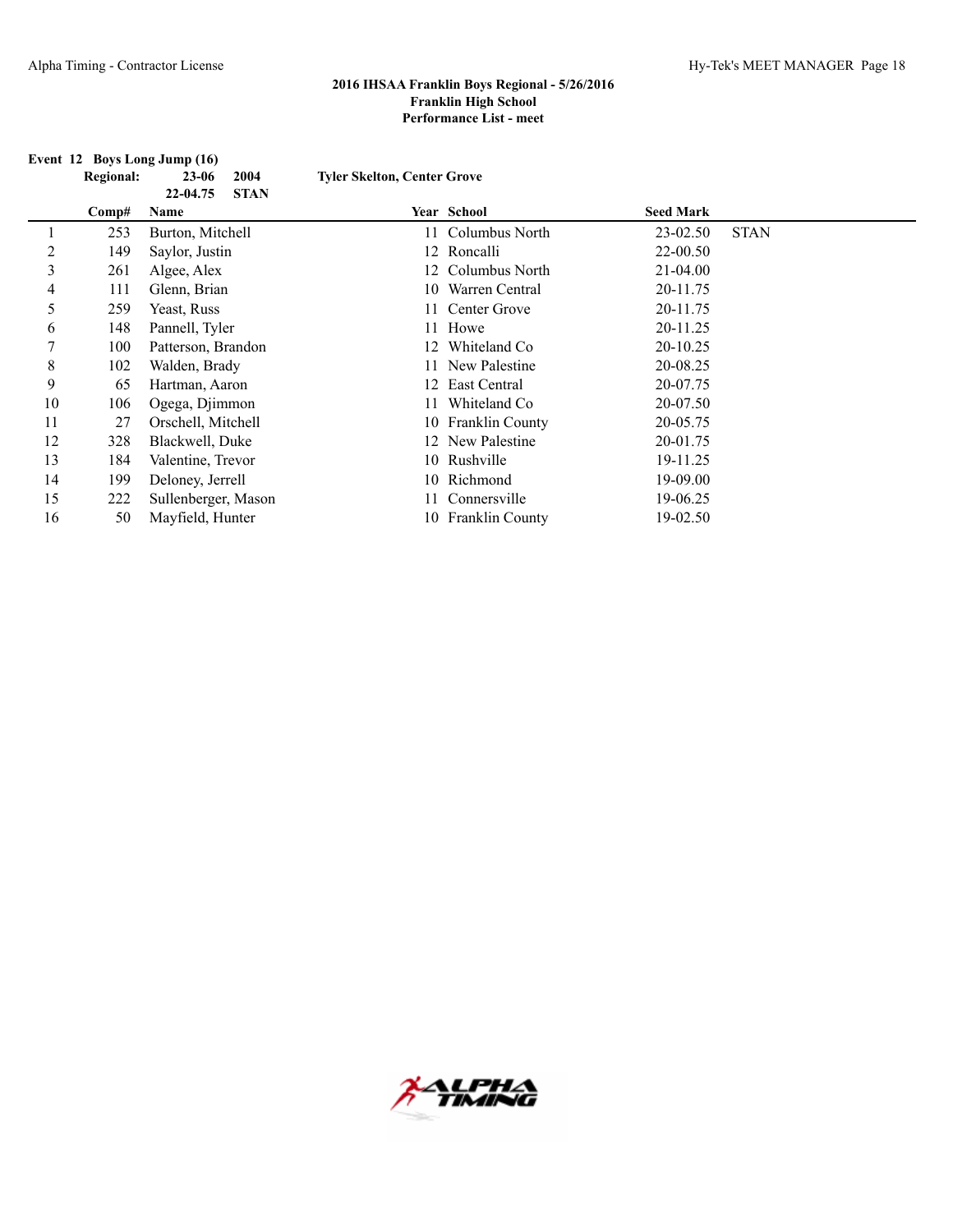|    | <b>Regional:</b> | Event 13 Boys High Jump (16)<br>1992<br>$6 - 11$ | David Hurt, Shelbyville |                     |                  |             |
|----|------------------|--------------------------------------------------|-------------------------|---------------------|------------------|-------------|
|    | Comp#            | $6 - 04.00$<br><b>STAN</b><br>Name               |                         | Year School         | <b>Seed Mark</b> |             |
|    | 290              | Branam, Kaden                                    | 11 -                    | Waldron             | $6 - 06.00$      | <b>STAN</b> |
| 2  | 151              | Watkins, Jake                                    |                         | 12 Indpls Lutheran  | $6 - 05.00$      | <b>STAN</b> |
| 3  | 152              | Settles, Blake                                   |                         | 12 Franklin Central | $6 - 05.00$      | <b>STAN</b> |
| 4  | 257              | Goines, Christian                                |                         | Center Grove        | $6 - 04.00$      | <b>STAN</b> |
| 5  | 57               | Heist, Tanner                                    |                         | 12 Lawrenceburg     | $6 - 02.00$      |             |
| 6  | 266              | O'Neal, Thomas                                   |                         | 11 Columbus East    | $6 - 02.00$      |             |
| 7  | 364              | Keith, Jacob                                     | 09                      | Center Grove        | 6-01.00          |             |
| 8  | 72               | Sinclair, David                                  |                         | 12 South Dearborn   | 6-01.00          |             |
| 9  | 366              | Humphrey, Marquis                                |                         | 11 Central Christia | $6 - 00.00$      |             |
| 10 | 365              | Mitchell, Cade                                   |                         | 10 Roncalli         | $6 - 00.00$      |             |
| 11 | 264              | Huser, Harley                                    |                         | Columbus North      | $6 - 00.00$      |             |
| 12 | 200              | Yurack, Alex                                     |                         | 12 Rushville        | $6 - 00.00$      |             |
| 13 | 150              | Martin, Chandler                                 |                         | Shelbyville         | $6 - 00.00$      |             |
| 14 | 71               | Bedel, Adam                                      | 09                      | Batesville          | $5 - 10.00$      |             |
| 15 | 204              | Hensley, Ryan                                    | 09                      | <b>Union County</b> | $5 - 10.00$      |             |
| 16 | 222              | Sullenberger, Mason                              |                         | 11 Connersville     | $5 - 10.00$      |             |

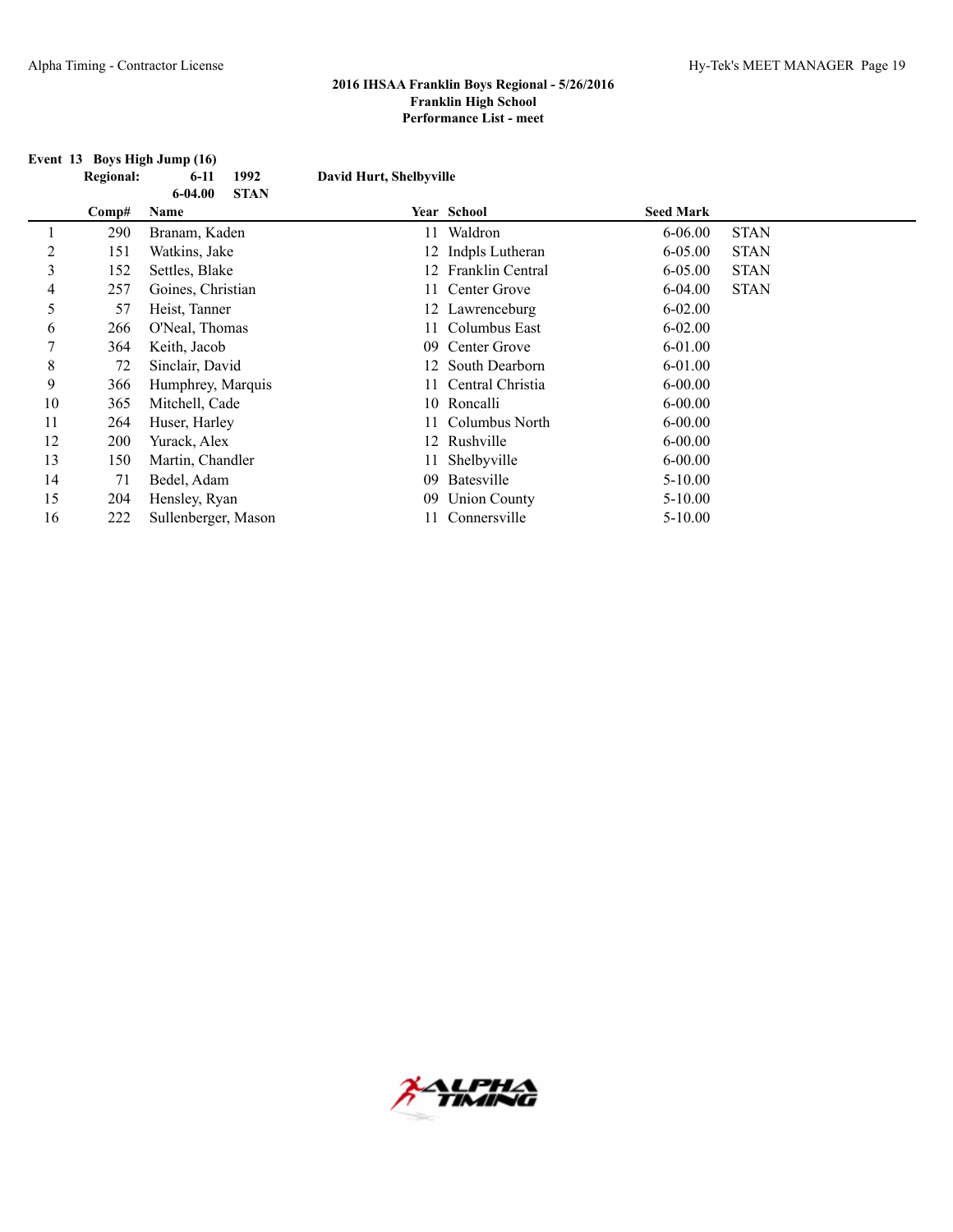|    | <b>Regional:</b> | Event 14 Boys Discus Throw (16)<br>184-02<br>2012<br><b>STAN</b><br>158-04 | <b>Dyrek Chowning, Warren Central</b> |                    |                  |             |
|----|------------------|----------------------------------------------------------------------------|---------------------------------------|--------------------|------------------|-------------|
|    | Comp#            | Name                                                                       |                                       | Year School        | <b>Seed Mark</b> |             |
|    | 293              | Tidd, Cameron                                                              |                                       | 12 Center Grove    | 178-03           | <b>STAN</b> |
| 2  | 292              | Myers, Rhett                                                               | 12                                    | Columbus East      | 176-01           | <b>STAN</b> |
| 3  | 153              | Emberton, Ryder                                                            |                                       | Whiteland Co       | 173-00           | <b>STAN</b> |
| 4  | 291              | Schoebrel, Drew                                                            |                                       | 12 Columbus North  | 165-03           | <b>STAN</b> |
| 5  | 75               | Wallpe, Evan                                                               |                                       | 12 North Decatur   | 159-10           | <b>STAN</b> |
| 6  | 155              | Kendrick, Kendall                                                          |                                       | Franklin Central   | 157-05           |             |
| 7  | 154              | Lowry, Dalton                                                              | 12                                    | Whiteland Co       | 151-00           |             |
| 8  | 73               | Steinmetz, Jacob                                                           |                                       | East Central       | 148-08           |             |
| 9  | 295              | Kruchten, Aaron                                                            | 12                                    | Columbus East      | $147 - 10$       |             |
| 10 | 367              | Maness, Noah                                                               |                                       | Indian Creek       | 146-04           |             |
| 11 | 368              | English, Will                                                              | 11                                    | Roncalli           | 145-11           |             |
| 12 | 74               | Sams, Kannon                                                               |                                       | 12 Franklin County | 144-06           |             |
| 13 | 369              | Polter, Colton                                                             | 12                                    | Warren Central     | 144-01           |             |
| 14 | 224              | Roach, Dakota                                                              |                                       | 12 Hagerstown      | 136-08           |             |
| 15 | 223              | Woolwine, Seth                                                             |                                       | 12 Centerville     | 133-05           |             |
| 16 | 225              | Yates, Ryan                                                                |                                       | 12 Richmond        | 130-01           |             |

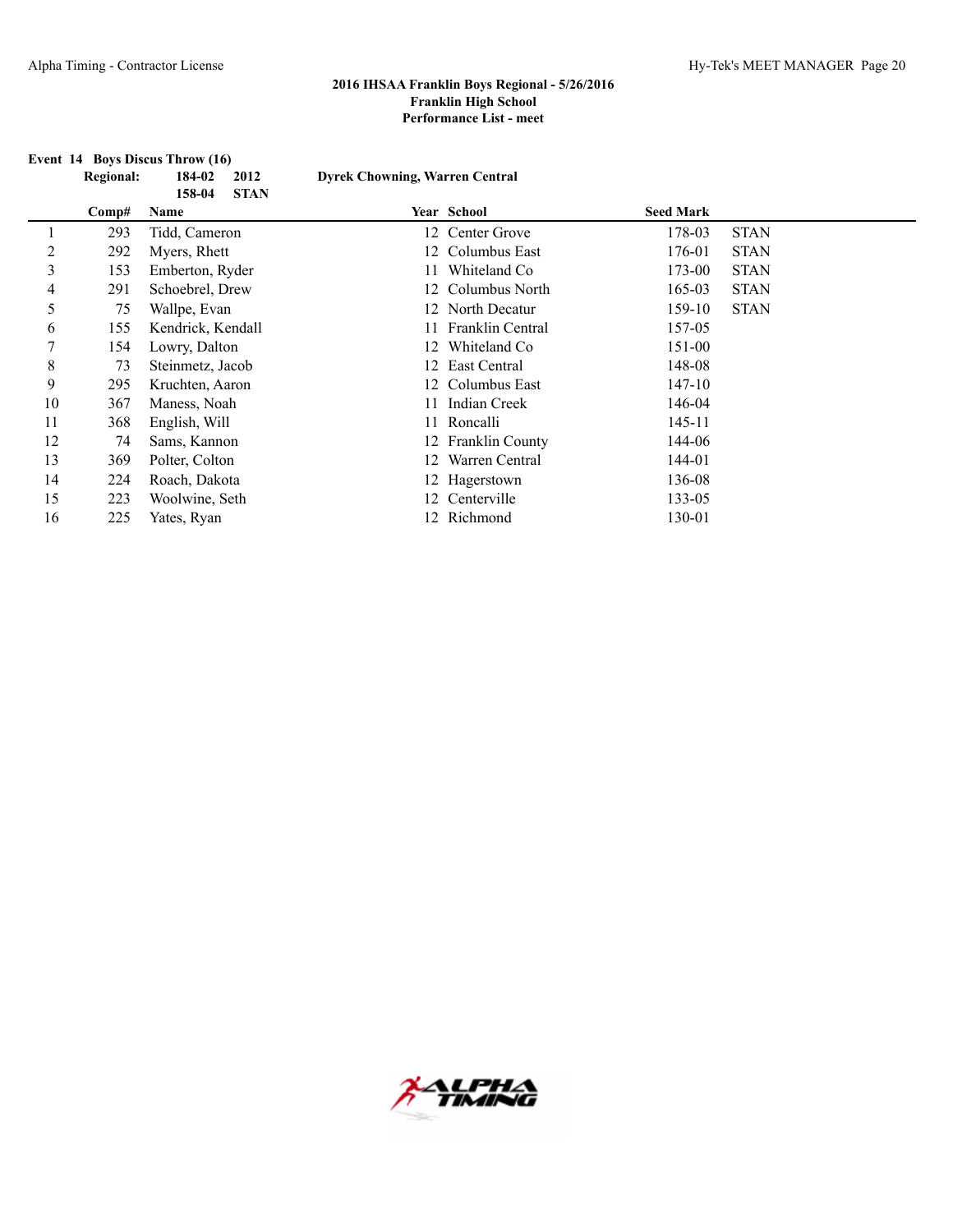|                | $E$ , cht is boys shot i ut (10) |                         |                                  |                    |                  |             |  |  |  |  |
|----------------|----------------------------------|-------------------------|----------------------------------|--------------------|------------------|-------------|--|--|--|--|
|                | <b>Regional:</b>                 | 2007<br>64-08           | <b>Ben Stephen, Union County</b> |                    |                  |             |  |  |  |  |
|                |                                  | 54-10.00<br><b>STAN</b> |                                  |                    |                  |             |  |  |  |  |
|                | Comp#                            | Name                    |                                  | Year School        | <b>Seed Mark</b> |             |  |  |  |  |
|                | 153                              | Emberton, Ryder         | 11                               | Whiteland Co       | 58-07.00         | <b>STAN</b> |  |  |  |  |
| $\overline{c}$ | 292                              | Myers, Rhett            | 12                               | Columbus East      | 53-11.50         |             |  |  |  |  |
| 3              | 156                              | Blakey, Justin          | 12                               | Warren Central     | 53-05.00         |             |  |  |  |  |
| 4              | 294                              | Tennyson, Coleman       | 11                               | Columbus North     | 52-08.50         |             |  |  |  |  |
| 5              | 295                              | Kruchten, Aaron         | 12                               | Columbus East      | 52-02.50         |             |  |  |  |  |
| 6              | 75                               | Wallpe, Evan            |                                  | 12 North Decatur   | 50-07.75         |             |  |  |  |  |
| 7              | 26                               | Parris, Mason           |                                  | 10 Lawrenceburg    | 50-03.00         |             |  |  |  |  |
| 8              | 370                              | Daming, Austin          |                                  | 10 Center Grove    | $49 - 02.00$     |             |  |  |  |  |
| 9              | 227                              | Green, Dakota           |                                  | 11 Northeastern    | 48-11.00         |             |  |  |  |  |
| 10             | 154                              | Lowry, Dalton           |                                  | 12 Whiteland Co    | 48-08.00         |             |  |  |  |  |
| 11             | 74                               | Sams, Kannon            |                                  | 12 Franklin County | 48-06.00         |             |  |  |  |  |
| 12             | 226                              | Adams, Keeton           | 11-                              | Hagerstown         | 48-01.00         |             |  |  |  |  |
| 13             | 372                              | Ogle, Shey              |                                  | 12 South Decatur   | 47-03.00         |             |  |  |  |  |
| 14             | 73                               | Steinmetz, Jacob        |                                  | 12 East Central    | 46-11.75         |             |  |  |  |  |
| 15             | 371                              | Judy, David             |                                  | 11 New Palestine   | 46-09.00         |             |  |  |  |  |
| 16             | 223                              | Woolwine, Seth          |                                  | 12 Centerville     | $43 - 04.00$     |             |  |  |  |  |

## **Event 15 Boys Shot Put (16)**